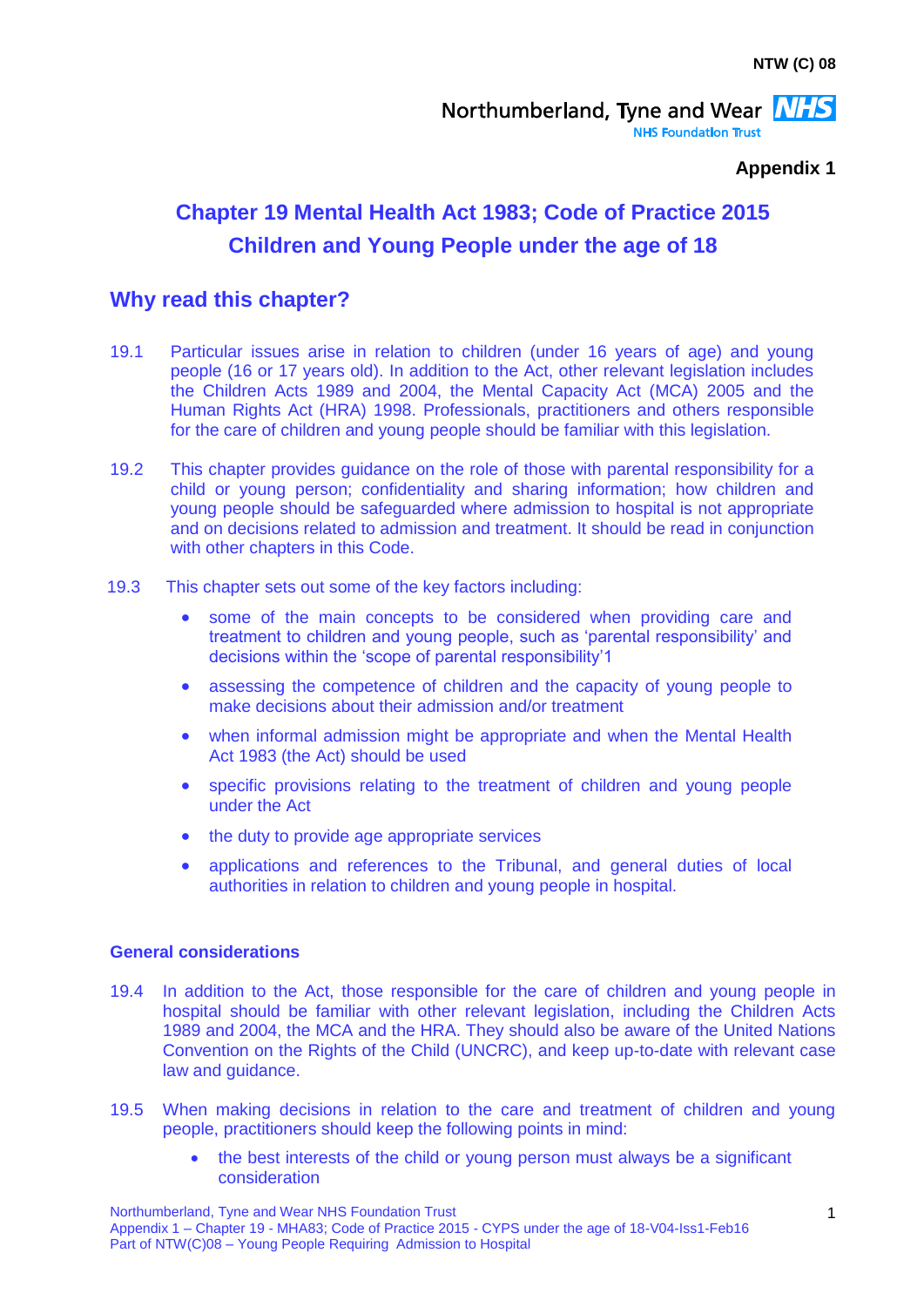- everyone who works with children has a responsibility for keeping them safe and to take prompt action if welfare needs or safeguarding concerns are identified
- all practitioners and agencies are expected to contribute to whatever actions are needed to safeguard and promote a child or young person's welfare
- the developmental process from childhood to adulthood, particularly during adolescence, involves significant changes in a wide range of areas, such as physical, emotional and cognitive development – these factors need to be taken into account, in addition to the child and young person's personal circumstances, when assessing whether a child or young person has a mental disorder
- children and young people should always be kept as fully informed as possible and should receive clear and detailed information concerning their care and treatment, explained in a way they can understand and in a format that is appropriate to their age
- the child or young person's views, wishes and feelings should always be sought, their views taken seriously and professionals should work with them collaboratively in deciding on how to support that child or young person's needs
- any intervention in the life of a child or young person that is considered necessary by reason of their mental disorder should be the least restrictive option and the least likely to expose them to the risk of any stigmatisation, consistent with effective care and treatment, and it should also result in the least possible separation from family, carers, friends and community or interruption of their education
- where hospital admission is necessary, the child or young person should be placed as near to their home as reasonably practicable, recognising that placement further away from home increases the separation between the child or young person and their family, carers, friends, community and school
- all children and young people should receive the same access to educational provision as their peers
- children and young people have as much right to expect their dignity to be respected as anyone else, and children and young people have as much right to privacy and confidentiality as anyone else.

#### **People with parental responsibility**

19.6 Those with parental responsibility have a central role in relation to decisions about the admission and treatment of their child (see paragraphs 19.38 – 19.43 below). It is therefore essential that those proposing the admission and/or treatment identify who has parental responsibility.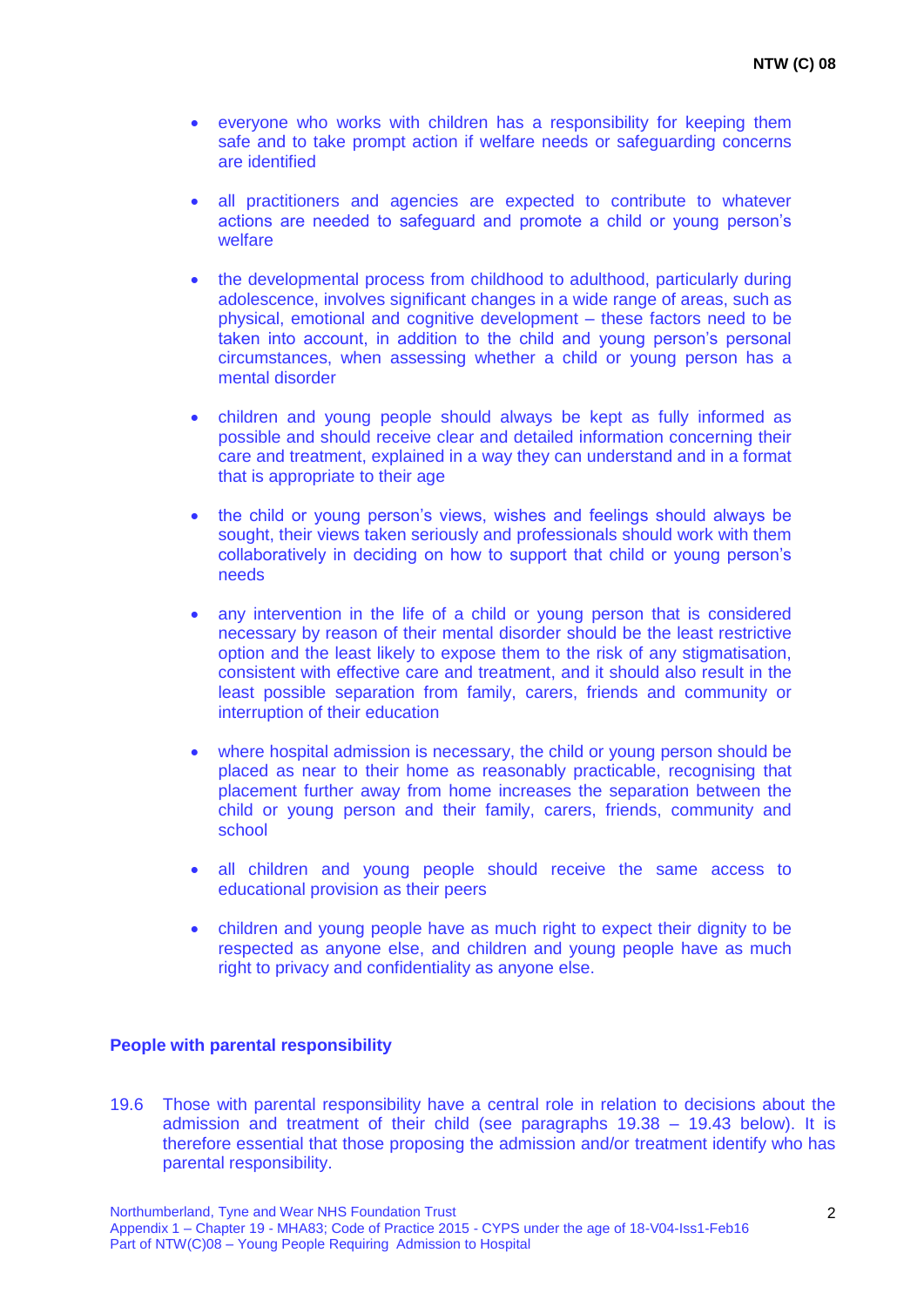- 19.7 Those with parental responsibility will usually, but not always, be the parents of the child or young person. Other people may also acquire parental responsibility. Where the parents are not married, it will be necessary to ascertain whether the father has gained parental responsibility (this might be by a court order, parental responsibility agreement, or (since 1st December 2003) as a result of the father registering his child's birth jointly with the child's mother).2 The question whether the father has acquired parental responsibility will also be relevant when ascertaining who is the nearest relative under the Act3 (see paragraph 5.3 above in chapter 5).
- 19.8 Those taking decisions under the Act must be clear about who has parental responsibility. When seeking to identify who has parental responsibility for the child or young person, practitioners should always check whether the child or young person's medical and/or social service files include any relevant court orders, and request copies of any such orders. These orders may include care orders, child arrangements orders (which replace residence orders and contact orders),4 special guardianship orders, evidence of appointment as the child or young person's guardian, parental responsibility agreements or orders under section 4 of the Children Act 1989 and any order under wardship. Practitioners should always check with those caring for the child or young person whether any child arrangements orders, parental responsibility agreements or orders, or special guardianship orders have been obtained.
- 19.9 Where the parents of a child or young person (both of whom have parental responsibility), are separated and the child or young person is living with one parent in accordance with a child arrangements order (formerly known as a residence order), practitioners should be aware that the parents continue to share parental responsibility and both should be involved in making decisions about their child.
- 19.10 Where a special guardianship order is in place, the special guardian will share parental responsibility with the child or young person's parents. However, except for certain purposes specified in the Children Act 1989, the special guardian is entitled to exercise parental responsibility to the exclusion of any other person with parental responsibility for the child (apart from another special guardian) (see section 14C of the Children Act 1989).

#### **Children looked after by the local authority**

- 19.11 Where children or young people are looked after by the local authority (see section 22 of the Children Act 1989), it will be important to establish whether they are subject to a care order (or interim care order) or are being voluntarily accommodated by the local authority.
- 19.12 If a child or young person is voluntarily accommodated by the local authority, parents or others with parental responsibility have the same rights and responsibilities in relation to treatment as they would otherwise. Admission and/or treatment decisions should therefore be discussed with the parent or other person with parental responsibility who continues to have parental responsibility for the child.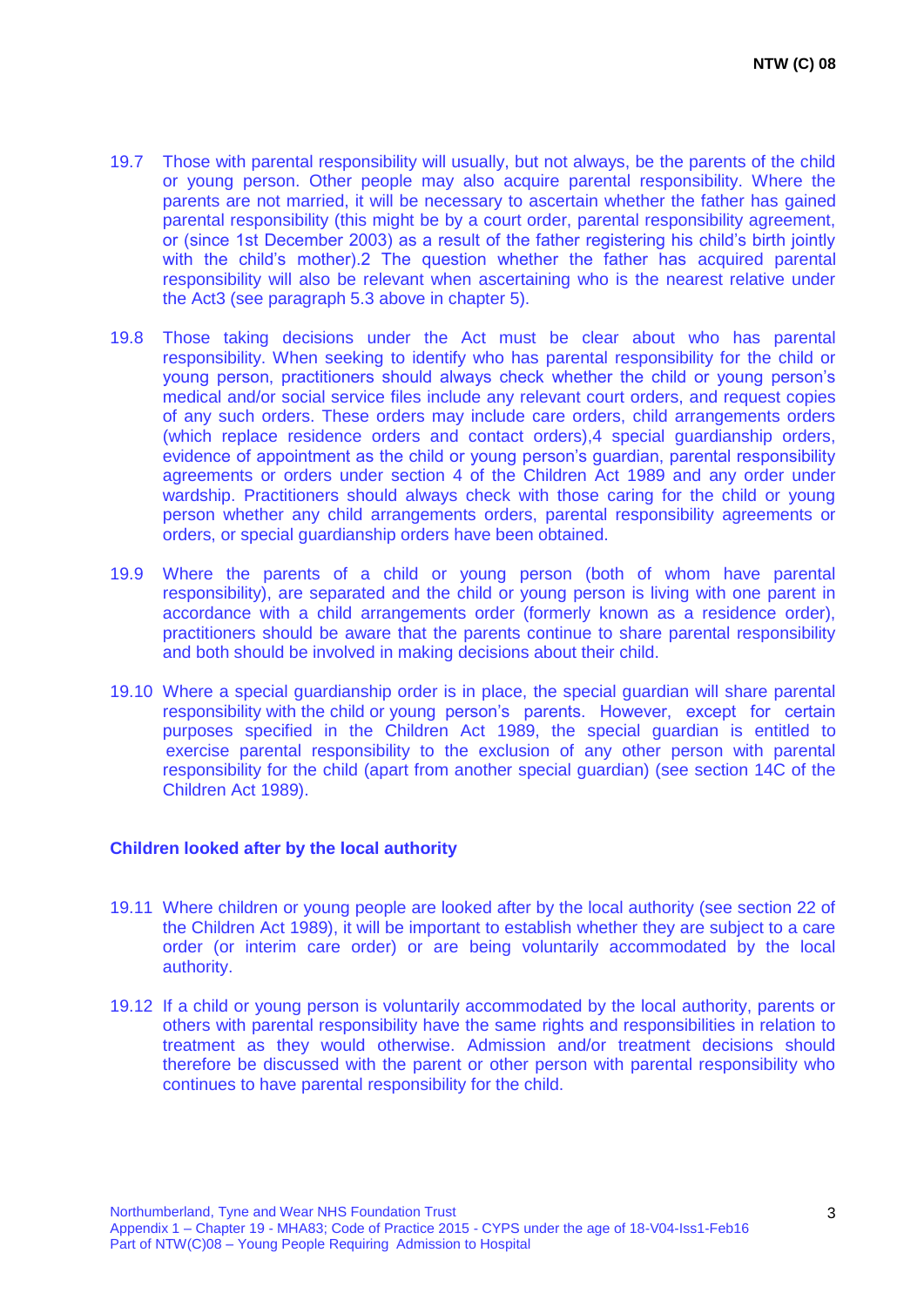19.13 If the child or young person is subject to a care order, the parents (and any others with parental responsibility) share parental responsibility with the local authority. The local authority and those with parental responsibility should negotiate and agree who should be consulted about admission and/or treatment decisions. However, where the local authority is satisfied that it is necessary to do so in order to safeguard or promote the child or young person's welfare, they can limit the extent to which parents (or others) may exercise their parental responsibility (see section 33(3)(b) of the Children Act 1989).

#### **Confidentiality and sharing information**

- 19.14 As with adults, children and young people have a right to confidentiality (see chapter 10). Where children are competent, and young people have the capacity, to make decisions about the use and disclosure of information they have provided in confidence, their views should be respected. (Paragraphs 19.24 – 19.37 below provide guidance on assessing a child's competence and a young person's capacity to decide.) However, as with adults, in certain circumstances confidential information may be disclosed without the child or young person's consent; for example if there is reasonable cause to believe that the child or young person is suffering, or is at risk of suffering, significant harm. Practitioners should be familiar with the Department of Health's **Information Sharing: guidance for practitioners and managers** 2008, which includes guidance on assessing a child or young person's ability to make decisions about sharing information.
- 19.15 The same principles of confidentiality apply if a child who is competent; or a young person who has capacity, to make a decision regarding the information does not wish their parent (or others with parental responsibility) to be involved in decision-making about their care and treatment. Their decision should be respected unless the disclosure can be justified; for example, if there is cause to suspect that the child or young person is suffering or is likely to suffer, serious harm. Practitioners should encourage the child or young person to involve their parents (unless it is considered that to do so would not be the best interests of the child or young person). They should also be proactive in discussing with the child or young person the consequences of their parent(s) not being involved.
- 19.16 Where a child or young person does not wish their parent(s) to be involved, every effort should be made to understand the child or young person's reasons with a view to establishing whether the child or young person's concerns can be addressed. For example, the child or young person may be receiving counselling that they do not want their parents to know about, but would be happy for their parents to be informed about more general aspects of their care and treatment. See also paragraph 10.6 on sharing information with carers, relatives and friends, which also applies to people with parental responsibility.

#### **Safeguarding children and young people where admission to hospital is not appropriate**

19.17 There is no minimum age limit for detention in hospital under the Act. It may be used to detain children or young people who need to be admitted to hospital for assessment and/or treatment of their mental disorder, when they cannot be admitted and/or treated on an informal basis (see paragraphs 19.49 – 19.70 below), and where the criteria for detention under the Act are met.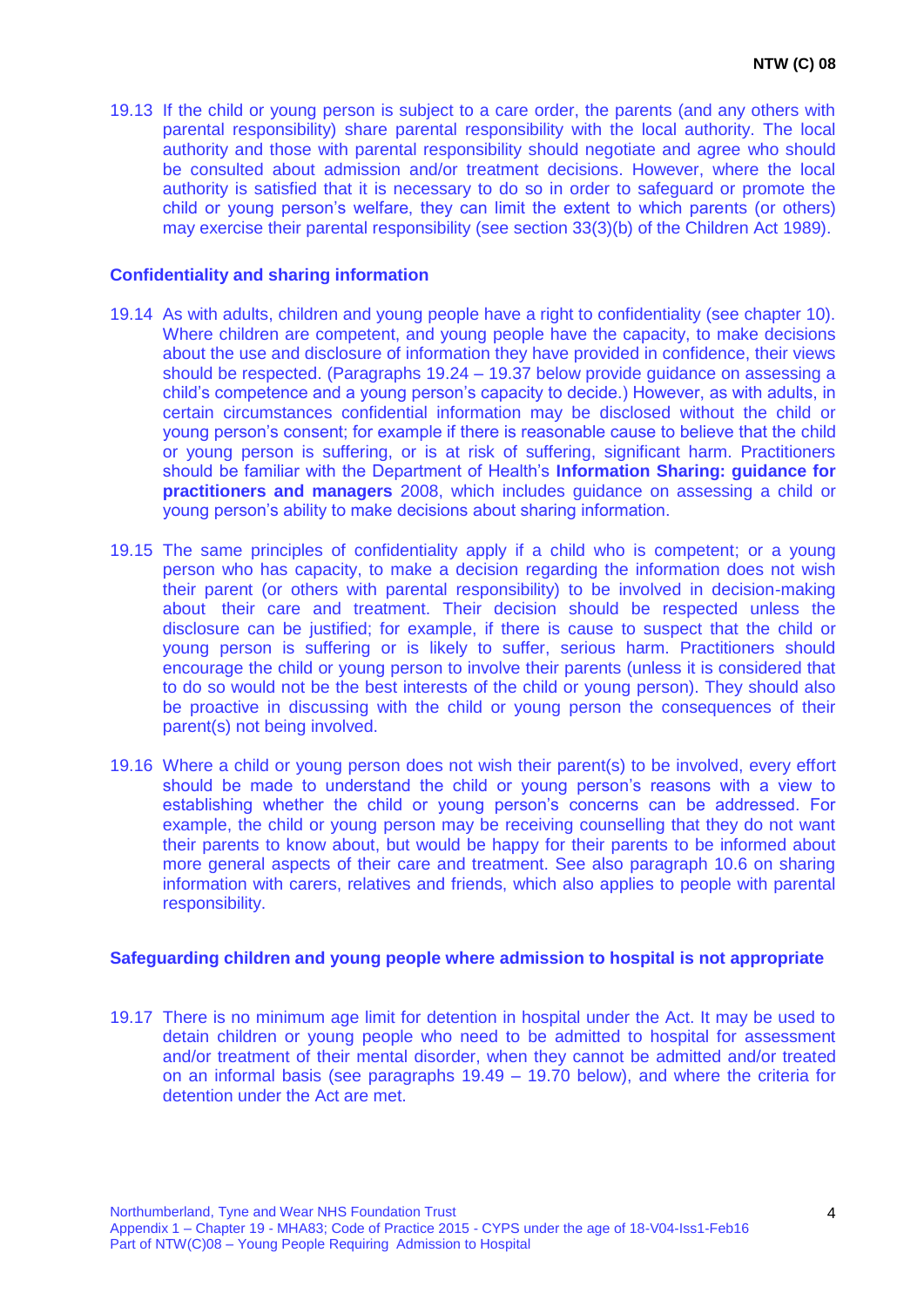- 19.18 Where practitioners conclude that admission to hospital is not the appropriate course of action, consideration must be given to alternative means of care and support that will meet the needs of the child or young person. The appropriate action will usually be to refer the child or young person's case to the relevant local authority's children's services, in accordance with local protocols for interagency working to safeguard and promote the welfare of children and young people.
- 19.19 In cases where admission to hospital under the Act is not appropriate, but the child or young person has significant needs which mean that the level and type of intervention is likely to amount to a deprivation of liberty, their placement in secure accommodation under section 25 of the Children Act 1989 may be required.5 This will be a matter for the local authority children's services to consider in the light of the provisions of section 25 of the Children Act 1989, and relevant Children Act 1989 guidance.6 Children who are not Gillick competent (see paragraphs 19.34 – 19.37) or young people who lack capacity (see paragraphs 19.26 – 19.30) whose needs are severe and long-term, and where deprivation of liberty is one necessary element of their education or care, may also be accommodated in other placements.

#### **Decisions on admission and treatment of under 18s**

- 19.20 The decision to admit a child or young person to hospital is inextricably linked to the decision to treat them once they have been admitted. They are, however, different decisions and need to be considered separately. In addition, the law about admission and treatment of young people aged 16 and 17 differs from that applicable to children under 16. The following four concepts will be relevant to admission and treatment decisions of both children and young people:
	- consent
	- assessing capacity (young people) or competence (children) to make decisions
	- the role of those with parental responsibility and the 'scope of parental responsibility', and
	- deprivation of liberty (DoL)
	- These four concepts are discussed below:-

# **Children and young people and consent**

- 19.21 The valid consent of a child or young person will be sufficient authority for their admission to hospital and/or treatment for mental disorder; additional consent by a person with parental responsibility will not be required. It is good practice to involve the child or young person's parents and/or others involved in their care in the decisionmaking process, if the child or young person consents to information about their care and treatment being shared.
- 19.22 Consent should be sought for each aspect of the child or young person's admission, care and treatment as it arises. 'Blanket' consent forms (ie forms that purport to give consent to any proposed treatment) are not acceptable and should not be used.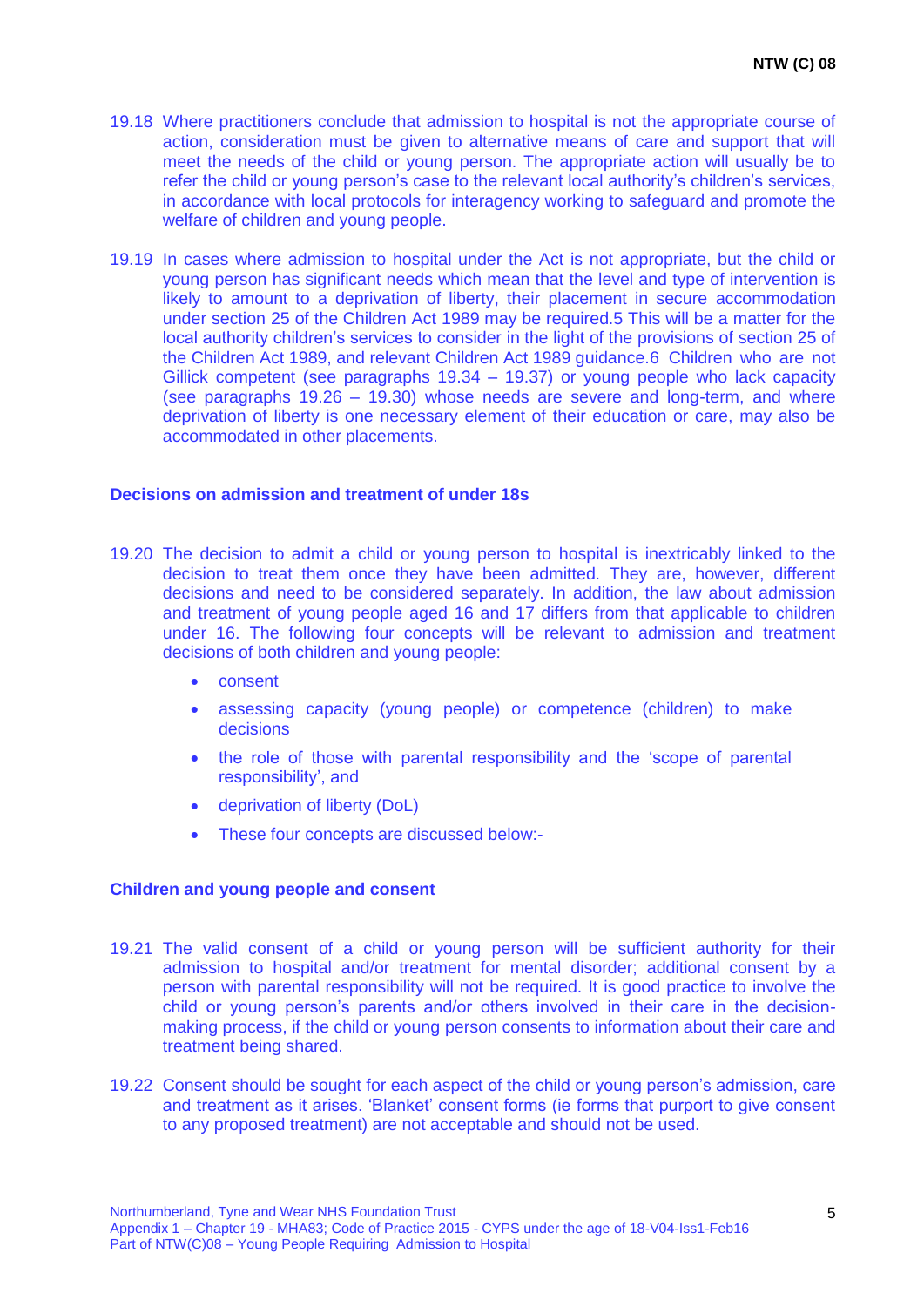19.23 A young person must have the capacity, or a child must have competence, to make the particular decision in question (see paragraph 19.24 below). They must have sufficient information to make that decision (see chapter 4) and not be subject to any undue influence when doing so (see paragraph 24.34). Unlike adults, the refusal by a competent child or young person with capacity under the age of 18 may in certain circumstances, be overridden by a court.7 In the case of Re W (a minor) (medical treatment: court's jurisdiction), the court decided that it has jurisdiction to override the refusal of a child or young person of treatment in circumstances that will, in all probability, lead to the death of the child or young person or to severe permanent injury; or where there is a serious and imminent risk that the child or young person will suffer grave and irreversible mental or physical harm.8 However, the court also emphasised that the child or young person's refusal is a very important consideration when deciding whether treatment should be given, despite the child or young person's refusal, noting that its importance increases with their age and maturity. Guidance on the action that can be taken in cases requiring emergency life-saving treatment is set out below at paragraphs 19.71 – 19.72.

#### **Assessing a young person's capacity and a child's competence to make decisions**

- 19.24 Before relying on the consent of a child or young person it is necessary to ascertain whether they can give valid consent. The test for assessing whether a child under 16 can give valid consent differs from that of a young person aged 16 or 17. The capacity of a young person aged 16 or 17 to consent is assessed in accordance with the MCA, while the test for children under 16 is determined by considering whether they are 'Gillick competent'.9 Practitioners with expertise in working with children and young people should be consulted in relation to these assessments. The different tests are explained in more detail below.
- 19.25 Practitioners should consider the following three questions which should be read in conjunction with the paragraphs below:
	- has the child or young person been given the relevant information in an appropriate manner (such as age appropriate language)?
	- have all practicable steps been taken to help the child or young person make the decision? The kind of support that might help the decision-making will vary, depending on the child or young person's circumstances. Examples include:
	- steps to help the child or young person feel at ease
	- ensuring that those with parental responsibility are available to support their child (if that is what the child or young person would like)
	- giving the child or young person time to absorb information at their own pace, and
	- considering whether the child or young person has any specific communication needs (and if so, adapting accordingly).
	- can the child or young person decide whether to consent, or not to consent, to the proposed intervention?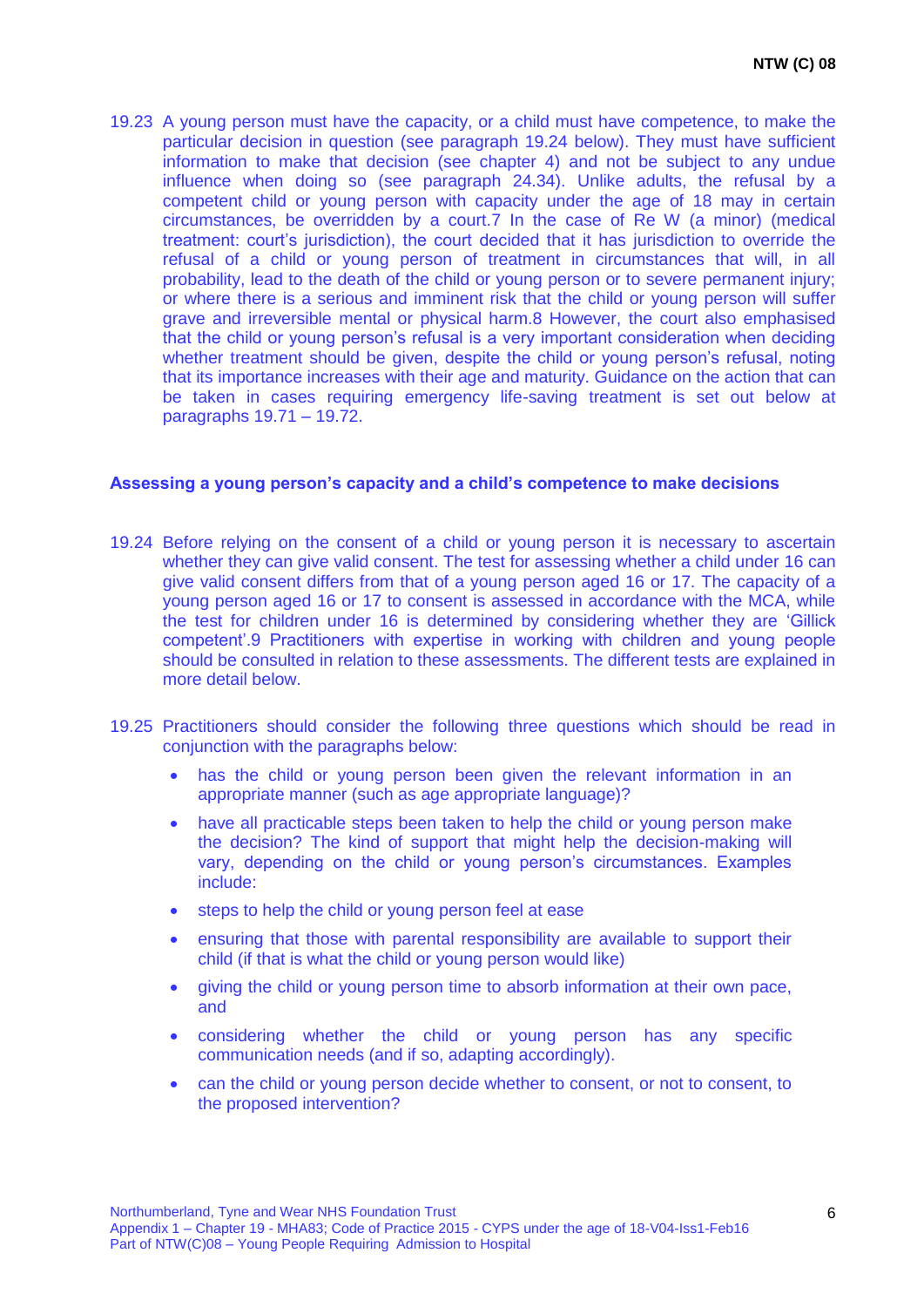#### **Decision-making and young people**

- 19.26 The MCA applies to people aged 16 or over, so young people must be assumed to have capacity to make the decision about a proposed admission to hospital and/or treatment unless it is established that they lack capacity, as is the case with adults (paragraphs 13.17 – 13.22).
- 19.27 Section 2 of the MCA states that a person lacks capacity in relation to a matter if at the relevant time they are unable to make a decision for themselves in relation to the matter 'because of an impairment of, or a disturbance in the functioning of, the mind or brain'. It does not matter whether the impairment is permanent or temporary (see section 2(2)). Section 3 of the MCA then states that a person is unable to make a decision if they are unable to:
	- understand the information relevant to the decision
	- retain that information
	- use or weigh that information as part of the decision-making process, or
	- communicate their decision (whether by talking, sign language or any other means)
- 19.28 The MCA also states that a person must not be regarded as unable to understand the information relevant to the decision if they are able to understand an explanation of it given in a way that is appropriate to their circumstances. It is therefore essential that steps are taken to enable a person to understand information, such as using simple language and visual aids (see section 3(2) MCA).
- 19.29 Where there are concerns that the young person is unable to make the particular decision, the young person's capacity should be assessed by a professional with expertise in working with children and young people. Wherever possible, consideration should be given to whether the decision could be delayed to a time when the young person might be able to make the decision.
- 19.30 If the young person is unable to decide about the proposed action at the relevant time 'because of an impairment of, or disturbance in the functioning of, the mind or brain', they will lack capacity as defined in section 2 of the MCA. The reason for the young person's inability to decide about the proposed admission or treatment may be because of their mental disorder. Alternatively, the young person's inability to decide might arise from a temporary 'impairment of, or disturbance in, the functioning of, their mind or brain' that does not amount to a mental disorder (eg an impairment or disturbance caused by the distress related to the proposed admission or treatment). In either case, the young person will lack capacity within the meaning of the MCA and the MCA will apply in the same way as it does for adults. It may therefore be possible for the particular decision to be made in accordance with the MCA for, and in the best interests of, the young person.
- 19.31 When assessing a young person's capacity to make the decision in question, practitioners should be aware that in some cases a young person may be unable to make a decision for reasons other than an impairment of, or a disturbance in the functioning of, their mind or brain (even if that is only temporary). In such cases, the person will not lack capacity within the meaning of the MCA. For example, a young person who is informed that they need to be admitted into hospital may, in the particular circumstances of the case, be unable to make a decision. This might be because they find themselves in an unfamiliar and novel situation, having never **176** before been asked to absorb that type and quantity of information, or they are worrying about the implications of deciding one way or the other.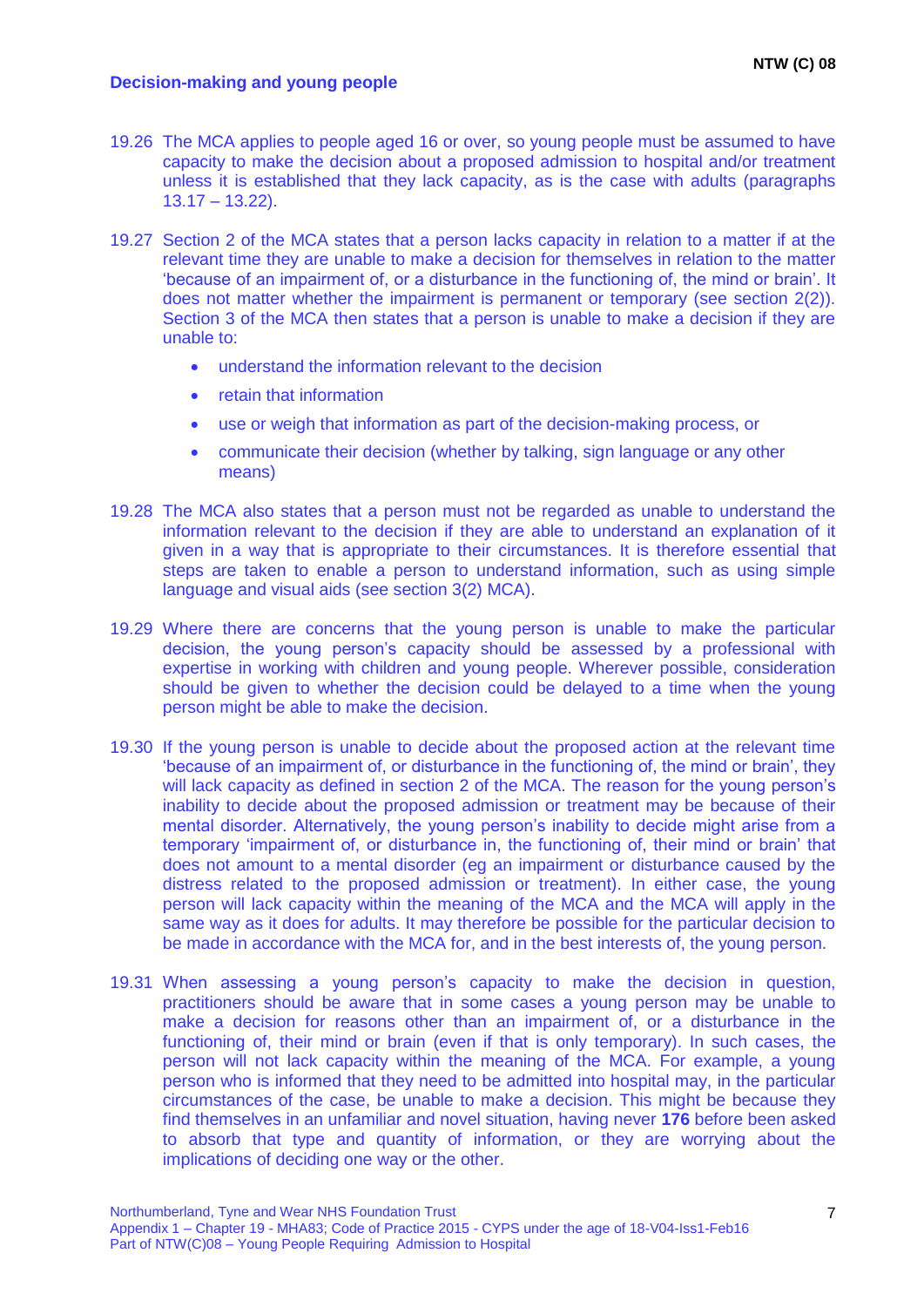- 19.32 In such cases (which are likely to be rare) every effort should be made to ensure that the young person is supported in making the decision (eg by involving those with parental responsibility and/or advocates). Steps should also be taken to explain fully and clearly why admission is thought necessary, what the alternatives to the admission are and why they are considered not to be the best option. Save where the case requires urgent action, the young person should be given the time that they need to think things over and ask for clarification.
- 19.33 It is important that practitioners are aware of the distinction between those cases that fall within the MCA and those that do not. If it is not clear whether the young person's inability to decide is because of an 'impairment of, or a disturbance in the functioning of, the mind or brain' or whether due to some other reason, a specialist opinion should be sought from a professional with expertise in working with children and young people. The relevance of this distinction to admission and treatment is explained below at paragraphs 19.53 – 19.64.

#### **Decision-making and children under 16**

- 19.34 Children under 16 should be assessed to establish whether they have competence to make a particular decision at the time it needs to be made. This is because in the case of Gillick,10 the court held that children who have sufficient understanding and intelligence to enable them to understand fully what is involved in a proposed intervention will also have the competence to consent to that intervention. In such cases, the child is sometimes described as being 'Gillick competent'.11 A child may be Gillick competent to consent to admission to hospital, medical treatment, research, or any other activity that requires their consent.
- 19.35 The concept of Gillick competence reflects the child's increasing development to maturity. The understanding required to make decisions about different interventions will vary considerably. A child may have the competence to consent to some interventions but not others. The child's competence to consent should be assessed carefully in relation to each decision that needs to be made.
- 19.36 When considering whether a child has the competence to decide about the proposed intervention, practitioners may find it helpful to consider the following questions.
	- Does the child understand the information that is relevant to the decision that needs to be made?
	- Can the child hold the information in their mind long enough so that they can use it to make the decision?
	- Is the child able to weigh up that information and use it to arrive at a decision?
	- Is the child able to communicate their decision (by talking, using sign language or any other means)?
- 19.37 A child may lack the competence to make the decision in question either because they have not as yet developed the necessary intelligence and understanding to make that particular decision; or for another reason, such as because their mental disorder adversely affects their ability to make the decision. In either case, the child will be considered to lack Gillick competence.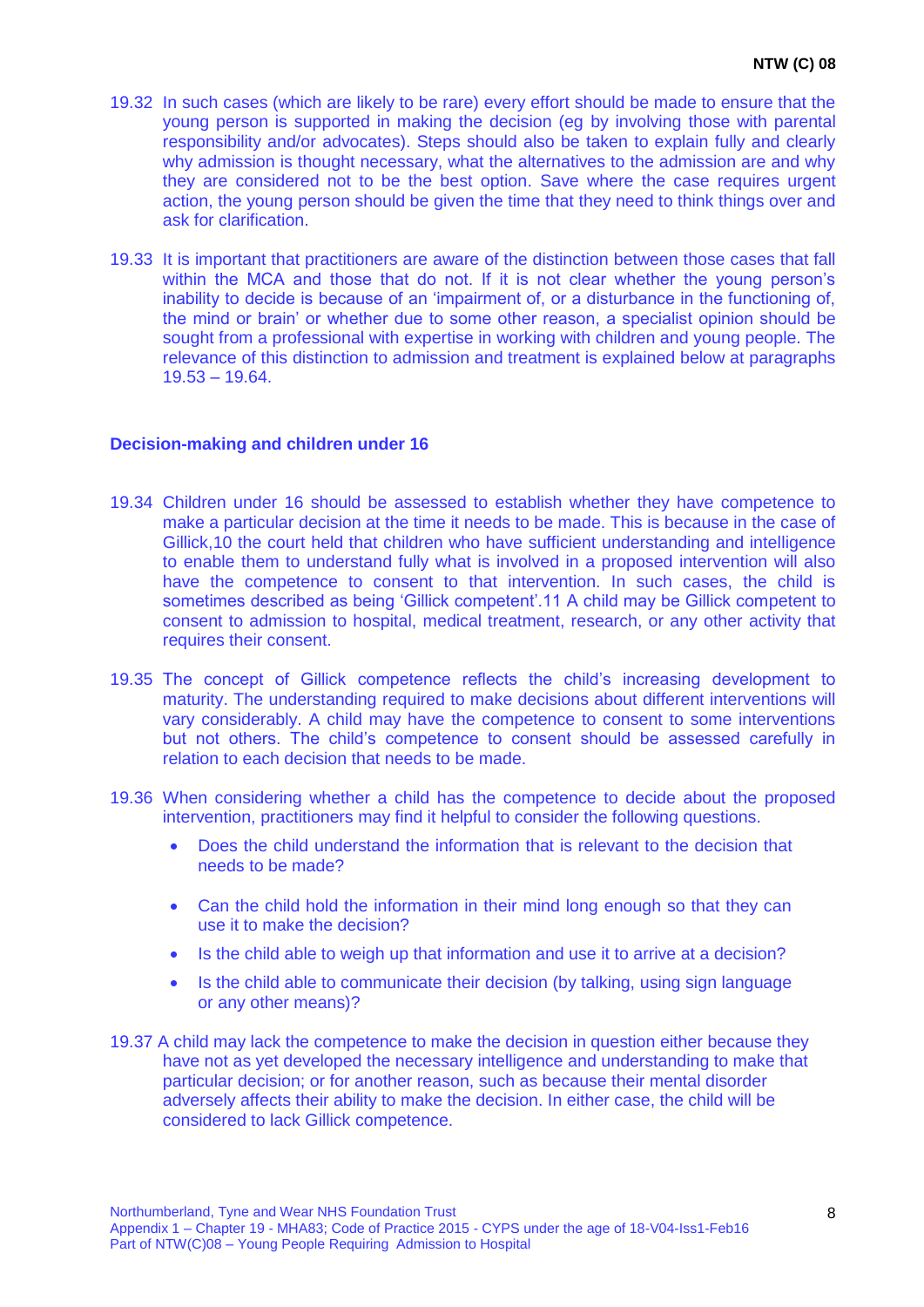# **The role of those with parental responsibility and decisions within the scope of parental responsibility**

- 19.38 Those who have parental responsibility for the child or young person, who may be able to provide parental consent to the proposed admission and/or treatment, should be identified. This is because, subject to the child or young person's right to confidentiality (see paragraphs 19.14 – 19.16), they should be consulted about the proposed decision concerning their child. In relation to 16 and 17 year olds, if decisions are to be made in accordance with the MCA (on the basis that the young person lacks capacity within the meaning of the MCA) those with parental responsibility should be consulted about the best interests of the young person (see section 4 of the MCA).
- 19.39 Parental consent should not be relied upon when the child is competent or the young person has capacity to make the particular decision. The effect of section 131(4) of the Act in relation to the informal admission to hospital of a 16 or 17 year old, who has capacity, is that parental consent cannot be relied upon to override that young person's decision about their admission. In relation to decisions about such a young person's treatment, it is inadvisable to rely on the consent of a person with parental responsibility to treat a young person who has capacity to make the decision and has refused the treatment. Similarly, in relation to children, it is not advisable to rely on the consent of a parent with parental responsibility to admit or treat a child who is competent to make the decision and does not consent to it. Although in the past the courts have found that a person with parental responsibility can overrule their child's refusal, such decisions were made before the introduction of the HRA and since then court decisions concerning children and young people have given greater weight to their views.
- 19.40 In some circumstances, it will be possible for children lacking competence and young people lacking capacity to be admitted to hospital and/or treated on the basis of parental consent (see paragraphs 19.53 – 19.70). However, practitioners must be satisfied that it is appropriate to rely on parental consent. This is important because court decisions relating to parental consent have emphasised that there are limits to both the types of decisions that can be made by those with parental responsibility on behalf of their child, and the circumstances in which these decisions can be made.13 For example, when making decisions on behalf of their child, parents must act in their child's best interests. The limits to what a parent can consent to on behalf of their child is relevant to whether a deprivation of liberty has arisen (see paragraphs 19.44 – 19.48). This guidance uses the term 'scope of parental responsibility' to highlight the need to establish whether the particular decision can be authorised by parental consent or not. Those cases in which parental consent is sufficient are described as falling within the scope of parental responsibility.
- 19.41 Whether the particular intervention can be undertaken on the basis of parental consent will need to be assessed in the light of the particular circumstances of the case. Practitioners will need to consider a range of factors. These are set out below, under the two key questions that must be addressed (the term 'parent' is used to cover all people with parental responsibility):
	- First, is this a decision that a parent should reasonably be expected to make? If the decision goes beyond the kind of decisions parents routinely make in relation to the medical care of their child, clear reasons as to why it is acceptable to rely on parental consent to authorise this particular decision will be required. When considering this question, any relevant human rights decisions made by the courts should be taken into account. Significant factors in determining this question are likely to include: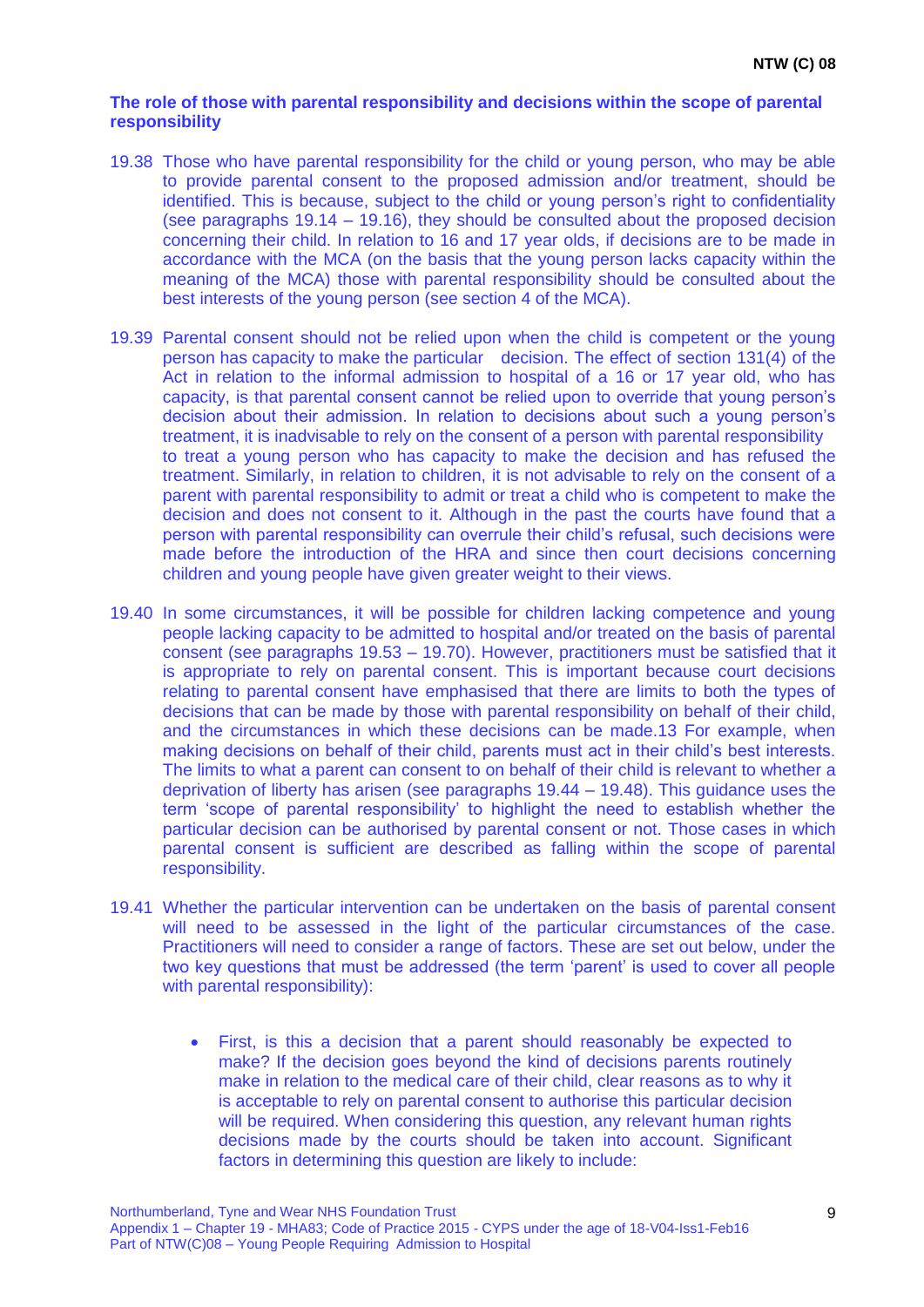- $\circ$  the type and invasiveness of the proposed intervention the more extreme the intervention, the greater the justification that will be required. Relying on parental consent to authorise an intrusive form of treatment might be justified because it is necessary to prevent a serious deterioration of the child or young person's health, but this would need to be balanced against other factors such as whether the child or young person is resisting the treatment; whether the specific form of treatment is particularly invasive and/or controversial (e.g. careful consideration should be given to the appropriateness of relying on parental consent to authorise electro-convulsive therapy (ECT)14
- o the age, maturity and understanding of the child or young person: the role of parents in decision-making should diminish as their child develops greater independence, with accordingly greater weight given to the views of the child or young person
- $\circ$  the extent to which the decision accords with the wishes of the child or young person, and whether the child or young person is resisting the decision, and **179** • whether the child or young person had expressed any views about the proposed intervention when they had the competence or capacity to make such decisions; for example, if they had expressed a willingness to receive one form of treatment but not another, it might not be appropriate to rely on parental consent to give the treatment that they had previously refused
- Secondly are there any factors that might undermine the validity of parental consent? Irrespective of the nature of the decision being proposed, there may be reasons why relying on the consent of a person with parental responsibility may be inappropriate; for example:
	- $\circ$  where the parent is not able to make the relevant decision; for example, this may arise, if the parent lacks capacity as defined in the MCA, because of their own mental health problems or learning disabilities. In cases of doubt, the parent's capacity will need to be assessed in accordance with the MCA
	- $\circ$  where the parent is not able to focus on what course of action is in the best interests of their child; for example, where the parents have gone through a particularly acrimonious divorce, they may find it difficult to separate the decision whether to consent to their child's admission to hospital from their own hostilities
	- o where the poor mental health of the child or young person has led to significant distress and/or conflict between the parents, so that they feel unable to decide on what is best for their child and/or cannot agree on what action should be taken, and
	- o where one parent agrees with the proposed decision but the other is opposed to it. Although parental consent is usually needed from only one person with parental responsibility,15 it may not be appropriate to rely on parental consent if another person with parental responsibility disagrees strongly with the decision to admit and/or treat their child, and is likely to take action to prevent the intervention, such as removing the child from hospital or challenging the decision in court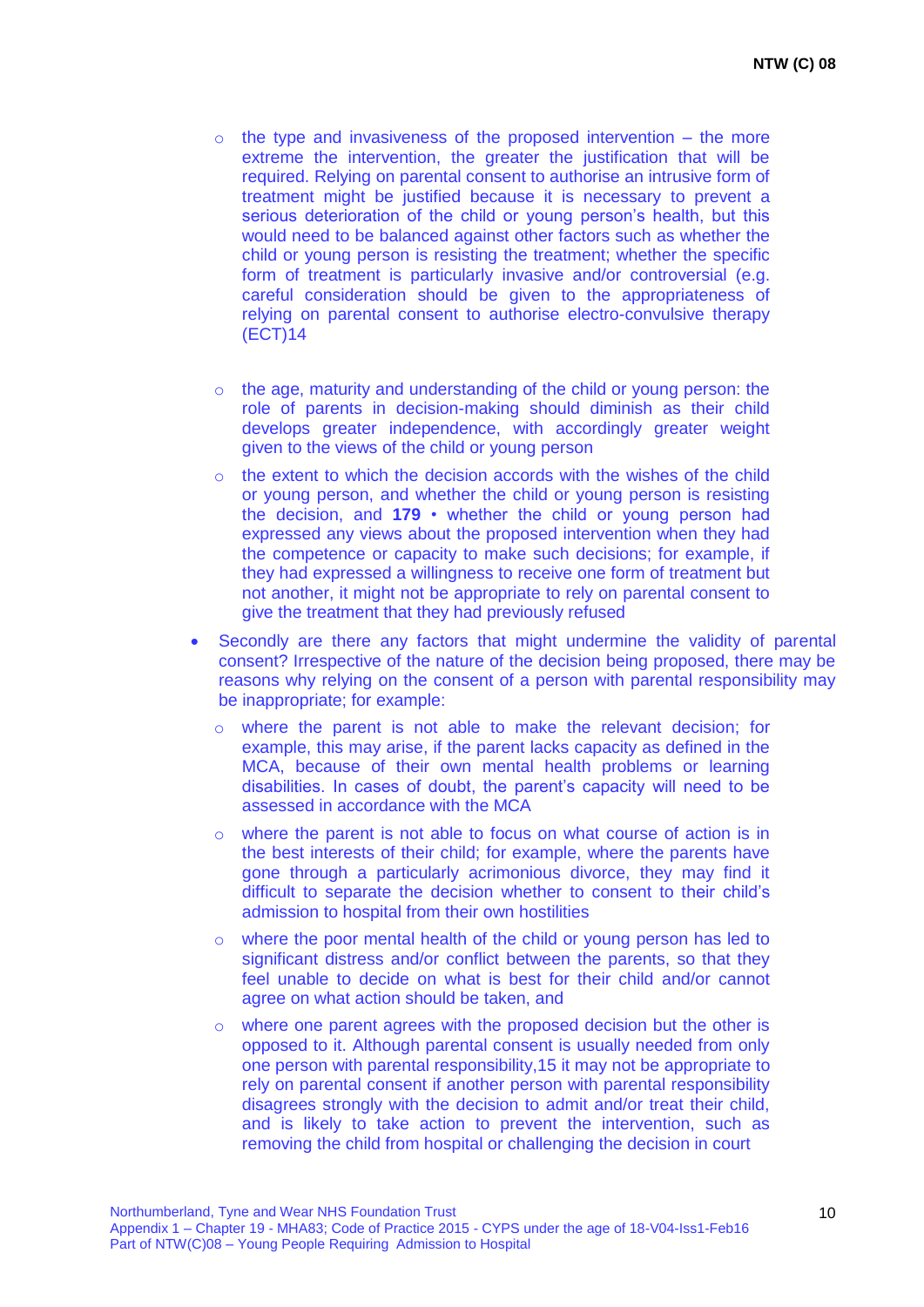- 19.42 If the decision is not one that a parent would reasonably be expected to make, or there are concerns about the validity of the consent of the person with parental responsibility, it will not be appropriate to rely on parental consent. In such cases, the proposed intervention must be lawfully authorised by other means. In cases where the proposed intervention relates to the assessment and/or treatment of the child or young person's mental disorder, they could be admitted and treated under the Act if the criteria are met. This is discussed below. If the Act is not applicable, legal advice should be sought on the need to seek authorisation from a court before further action is taken. If there is doubt as to whether or not parental consent can be relied upon to authorise the particular intervention, professionals should take legal advice so that account may be taken of the most recent case law.
- 19.43 Whether persons with parental responsibility can consent to restrictions that would otherwise amount to a deprivation of liberty is considered below.

#### **180 Deprivation of liberty**

- 19.44 Determining whether the admission to hospital and assessment and/or the treatment proposed amounts to a deprivation of liberty is as important for admission and treatment decisions concerning children and young people as it is for adults. Article 5 (the right to liberty) of the European Convention on Human Rights (ECHR) applies to individuals of all ages.
- 19.45 In establishing whether there is a deprivation of liberty the circumstances of each case should be considered, looking at a range of factors, such as the type and duration of the restrictions imposed on the person and the impact of such restrictions on that person. Paragraphs 13.44 – 13.47 provide guidance on assessing whether the particular circumstances give rise to a deprivation of liberty.
- 19.46 Decisions as to whether the child or young person's admission and/or treatment amounts to a deprivation of liberty must be considered on a case by case basis. Where children and young people are admitted informally, the question of whether the care regime amounts to a deprivation of liberty must be kept under regular review. This is because although initially informal admission might be appropriate because the child or young person's care plan involves only restrictions of liberty, a change in circumstances may mean that the restrictions placed upon the child or young person amount to a deprivation of liberty for which lawful authority will be needed.
- 19.47 An additional and significant factor when considering whether the proposed intervention in relation to a child or young person is a restriction of liberty or amounts to a deprivation of liberty is the role of parental control and supervision. Practitioners will need to determine whether the care regime for, and restrictions placed on, the child or young person accord with the degree of parenting control and supervision that would be expected for a child or young person of that age. For example, whereas it is usual for a child of under 12 years not to be allowed out unaccompanied without their parent's permission, this would not usually be an acceptable restriction on a 17 year old. Account also needs to be taken of the particular experience of the child or young person. For example, a younger child who has been caring for their parent, including shopping for the household and/or accompanying their parent to medical appointments, might not be used to being prevented from going out unaccompanied.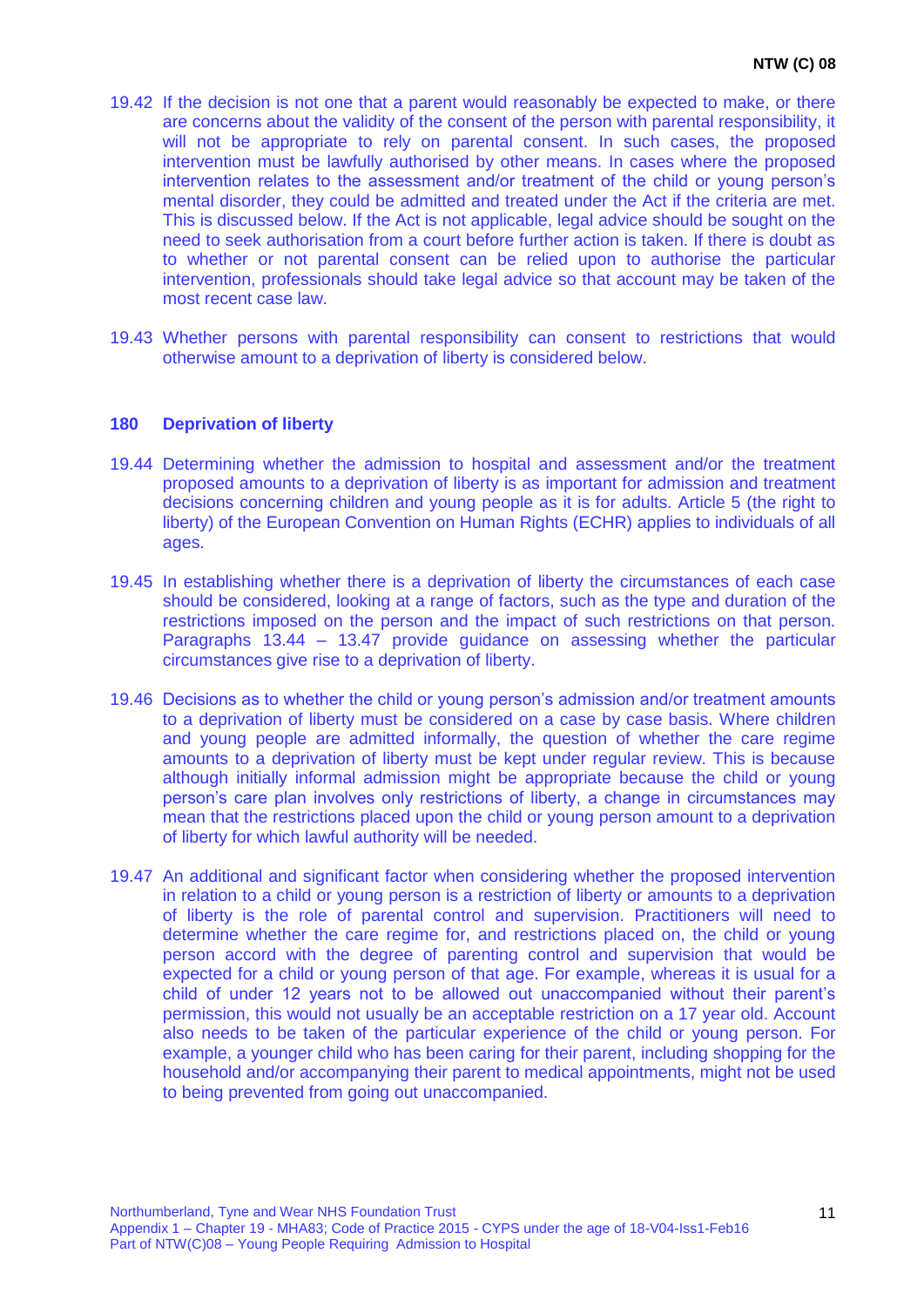19.48 Prior to the Supreme Court's judgment in Cheshire West,16 case law had established that persons with parental responsibility cannot authorise a deprivation of liberty.17 Cheshire West clarified the elements establishing a deprivation of liberty, but did not expressly decide whether a person with parental responsibility could, and if so in what circumstances, consent to restrictions that would, without their consent, amount to a deprivation of liberty. In determining whether a person with parental responsibility can consent to the arrangements which would, without their consent, amount to a deprivation of liberty, practitioners will need to consider and apply developments in case law following Cheshire West. In determining the limits of parental responsibility, decisionmakers must carefully consider and balance: (i) the child's right to liberty under article 5, which should be informed by article 37 of the UNCRC, (ii) the parent's right to respect for the right to family life under article 8, which includes the concept of parental responsibility for the care and custody of minor children, and (iii) the child's right to autonomy which is also protected under article 8. Decision makers should seek their own legal advice in respect of cases before them. (Chapter 26 provides guidance on the use of restrictive interventions.)

#### **Informal admission and treatment**

- 19.49 The law about admission to hospital and treatment for mental disorder of young people aged 16 and 17 differs from that of children under 16. In both cases, whether they are competent (in the case of children) or have capacity (in the case of young people) to decide about their admission and/or treatment is of central importance. (See paragraphs 19.24 – 19.37 for assessing the competence of children and the capacity of young people to make decisions.)
- 19.50 In relation to admission, children and young people may be admitted to hospital for treatment for mental disorder informally, on the basis of their consent (see section 131 of the Act (informal admission of patients). Where they lack capacity as defined in the MCA (16 or 17 year olds) or competence ('Gillick competence' in respect of under 16s) they can be admitted informally in the circumstances outlined below.
- 19.51 In all cases concerning admission and/or treatment, practitioners must determine whether the proposed intervention can be undertaken on an informal basis. Informal admission and treatment can be authorised by either the child or young person's consent, parental consent (where the child lacks competence or the young person lacks capacity) or in relation to young people who lack capacity, in accordance with the MCA. The following paragraphs provide guidance on how to determine whether such routes to informal admission and/or treatment are applicable. These should be considered in the light of the particular circumstances of each case. Where the proposed admission and/or treatment cannot be authorised on an informal basis, the criteria for detention under the Act must be met for the child or young person to be admitted under the Act or (where the Act is not applicable), the admission can be authorised by the High Court. The only exception to this is where a life-threatening emergency has arisen (see paragraphs 19.71  $-19.72$ ).
- 19.52 In cases where a child or young person cannot be admitted and/or treated informally, and the criteria for detention under the Act are not met, legal advice should be obtained on whether to seek the assistance of the High Court. The court's authorisation may be sought by way of an order or declaration, under its inherent jurisdiction, or for a section 8 order under the Children Act 1989. Whether the court is prepared to assist will depend on the facts of the particular case. It should also be noted that the Court of Protection can make a deprivation of liberty order in respect of young people aged 16 and 17.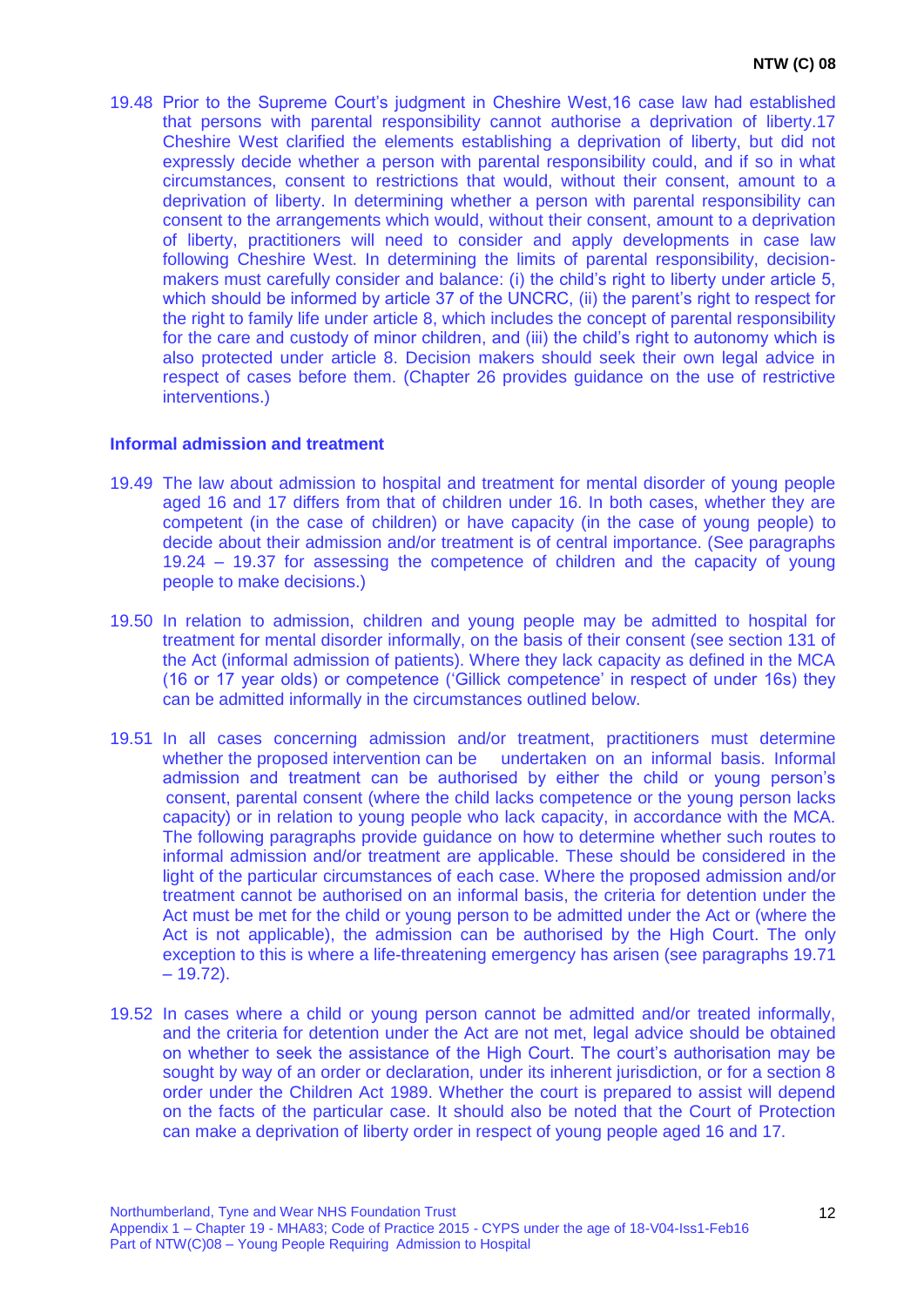#### **16 and 17 year olds**

#### **Informal admission of 16 and 17 year olds with capacity to consent**

- 19.53 The effect of section 131 of the Act is that where a young person aged 16 or 17 has capacity (as defined in the MCA) to consent to being admitted to hospital for treatment for mental disorder, they may either consent, or refuse to consent, to the proposed informal admission. If a young person has the capacity to consent to informal admission and gives such consent, they can be admitted, irrespective of the views of a person with parental responsibility (who cannot prevent the admission). If the young person with capacity does not consent to the admission, then a person with parental responsibility cannot consent on their behalf.
- 19.54 In some cases, the young person may be unable to decide whether or not to agree to their admission to hospital, but not because they lack capacity within the meaning of the MCA. For example, this might be because, despite every effort in helping the young person to make this decision, the young person finds the decision too difficult to make (see paragraphs 19.31 – 19.33 above). In such cases, it will not be possible for a person with parental responsibility to consent on their behalf. This is because section 131 of the Act only allows informal admission on the basis of parental consent if the young person lacks capacity within the meaning of the MCA.
- 19.55 Where the young person does not consent to their admission to hospital, but the admission is thought to be necessary, consideration should be given to whether the criteria for admission under the Act are met. If the Act is not applicable, legal advice should be sought on the need to seek authorisation from the court before further action is taken.
- 19.56 If the young person is admitted informally, the considerations set out in paragraphs 19.58 – 19.64 will apply to their treatment.

#### **Informal admission of 16 and 17 year olds who lack capacity to consent**

19.57 Where a young person aged 16 or 17 lacks capacity it may be possible for them to be admitted informally, in accordance with the MCA, unless the admission and treatment amounts to a deprivation of liberty. In cases where the MCA cannot authorise informal admission, but the admission is thought to be necessary, consideration should be given to as whether the criteria for admission under the Act are met. If the Act is not applicable, legal advice should be sought on the need to seek authorisation from the court before further action is taken.

#### **Informal treatment of 16 and 17 year olds with capacity to consent**

19.58 Section 8 of the Family Law Reform Act 196918 means that young people aged 16 or 17 can consent to their medical treatment and to any ancillary procedures involved in that treatment, such as an anaesthetic. Accordingly, treatment can be given if the young person, who has capacity, gives valid consent.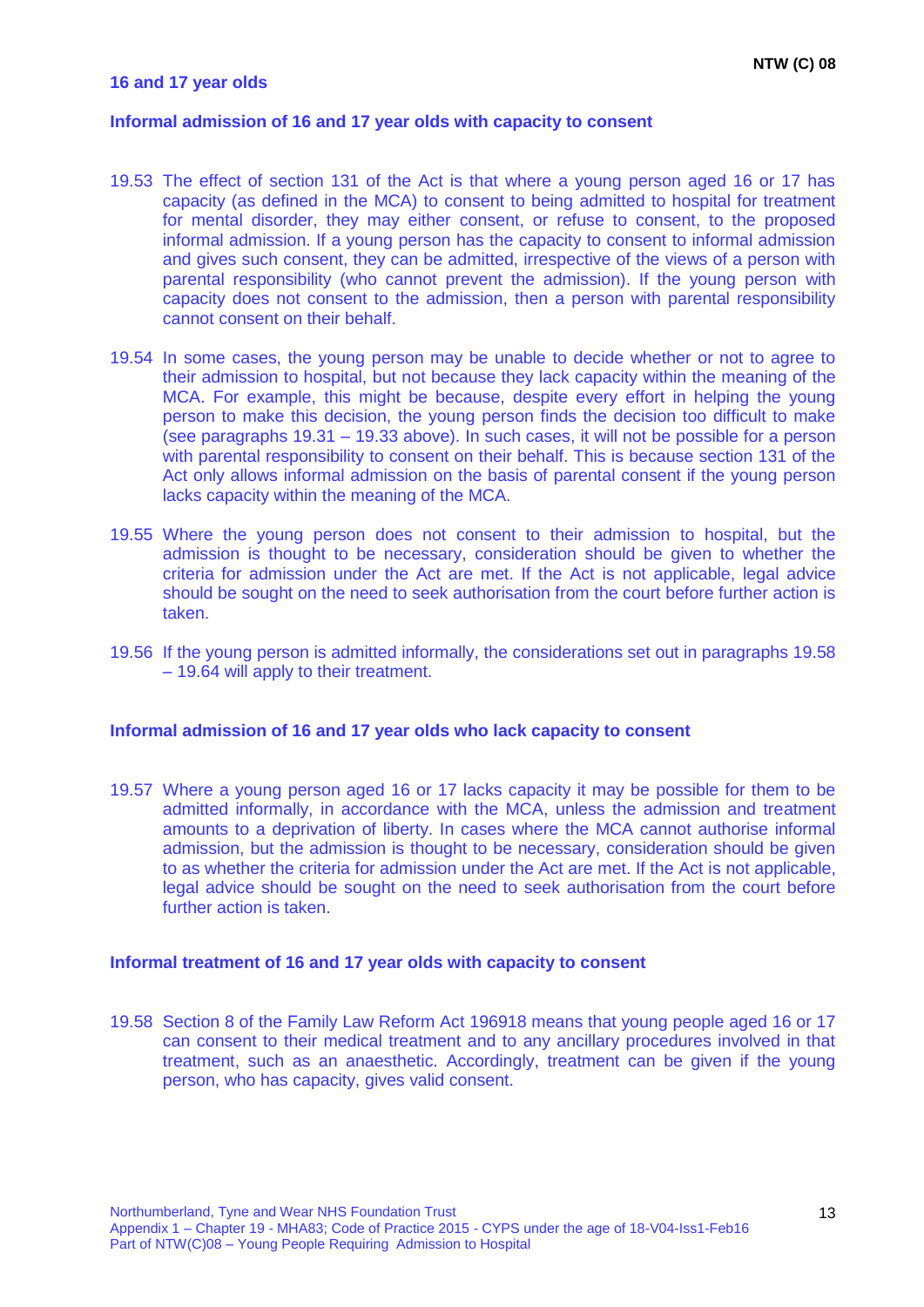19.59 Where a young person has the capacity to consent to proposed medical treatment but refuses to consent, it would be inadvisable to rely on the consent of a person with parental responsibility in order to treat the young person (see above, paragraph 19.39). In such cases, consideration should be given to whether admission under the Act for the purposes of treatment is necessary, and if so, whether the criteria are met. If the Act is not applicable, legal advice should be sought on the need to seek authorisation from the court before further action is taken.

#### **Informal treatment of 16 and 17 year olds who lack capacity to consent**

- 19.60 Different considerations apply to a decision to treat a young person aged 16 or 17 informally where the young person lacks capacity or is otherwise not able to decide whether or not to consent to the proposed treatment.
- 19.61 Where the young person lacks capacity, the MCA will apply in the same way as it does to those aged 18 and over, and treatment may be given in accordance with the MCA, unless it amounts to a deprivation of liberty.
- 19.62 A person with parental responsibility may also be able to consent on behalf of the young person who lacks capacity to make decisions about their treatment. Factors to consider in deciding whether it is possible to rely on parental consent are in paragraph.
- 19.63 A person with parental responsibility may be able to consent to the treatment on behalf of a young person who although unable to decide about the proposed treatment, does not lack capacity within the meaning of the MCA (the circumstances when this might occur is explained at paragraph 19.31). In such cases every effort must be made to help the young person in making the decision for themselves (see paragraph 19.32).
- 19.64 If it is not possible to provide treatment relying on the MCA or parental consent, consideration should be given to whether admission under the Act for the purposes of treatment is necessary, and if so, whether the criteria are met. If the Act is not applicable, legal advice should be sought on the need to seek authorisation from the court before further action is taken.

# **Under 16s**

#### **Informal admission and treatment of under 16s who are Gillick competent**

- 19.65 Where a child who is Gillick competent to decide about their admission to hospital for assessment and/or treatment of their mental disorder consents to this, they may be admitted to hospital as an informal patient. A child who is Gillick competent and has consented to being admitted informally, may also be given treatment if they are competent to consent to the proposed treatment, and do consent. Consent will be required for each aspect of the child's care and treatment as it arises. This will involve an assessment of the child's competence to make the particular decision and, where the child is competent to do so, confirmation that they have given their consent.
- 19.66 Where a child who is Gillick competent refuses to be admitted for treatment it may be inadvisable to rely on the consent of a person with parental responsibility (see paragraph 19.39). In such cases, consideration should be given to whether admission under the Act is necessary, and if so, whether the criteria are met. If the Act is not applicable, legal advice should be sought on the need to seek authorisation from the court before further action is taken.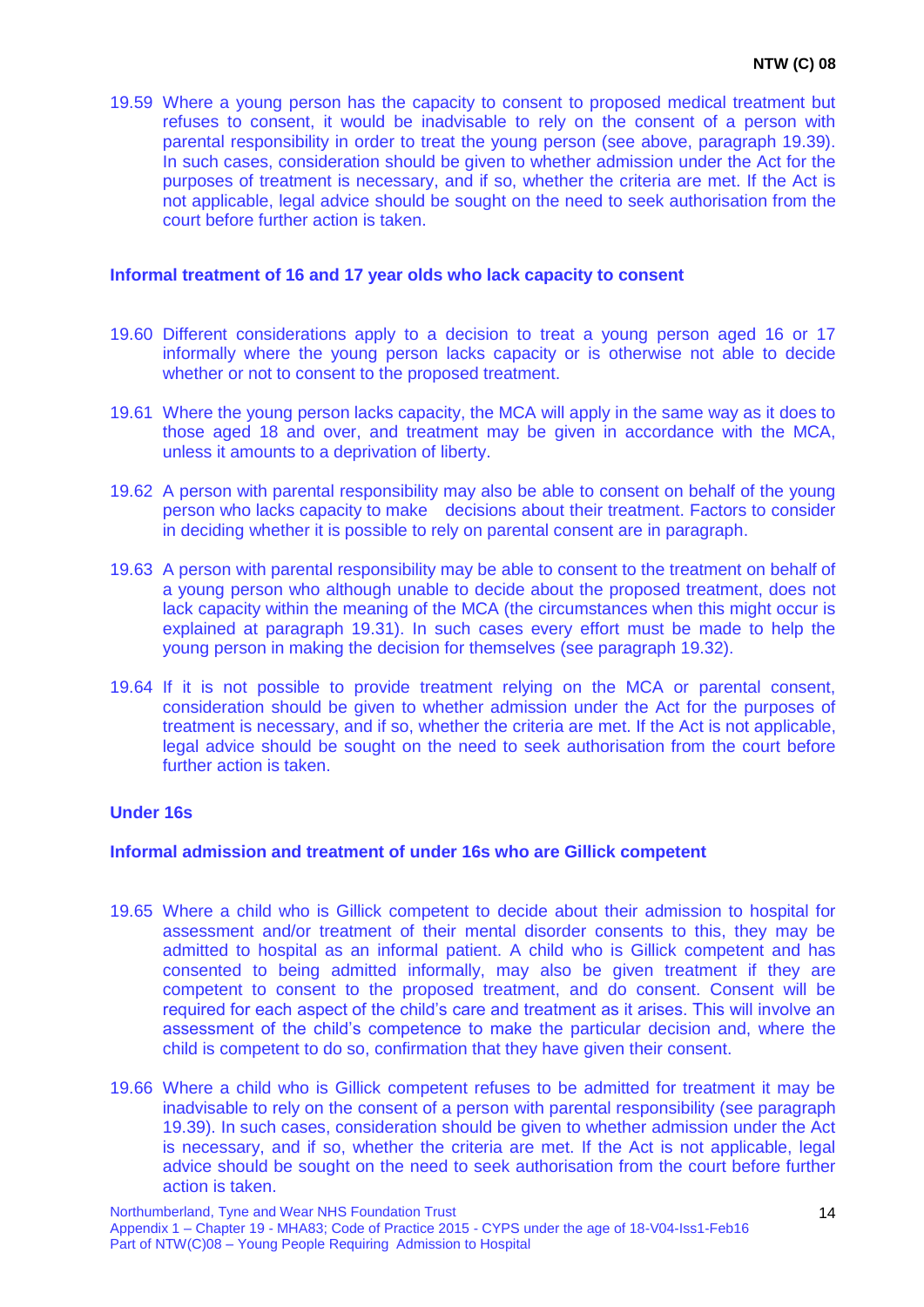#### **Informal admission and treatment of under 16s who are not Gillick competent**

- 19.67 Where a child is not Gillick competent then it may be possible for a person with parental responsibility to consent, on their behalf, to their informal admission to hospital for treatment for mental disorder.
- 19.68 If parental consent can be relied upon and consent is given by a person with parental responsibility, then the child may be admitted and treated as an informal patient.
- 19.69 Consent will be required for each aspect of the child's care and treatment as it arises. This will involve consideration as to whether the child is competent to make decisions about their treatment, and if not whether such treatment can be authorised by parental consent.
- 19.70 If it is not considered appropriate to rely on parental consent for the proposed admission and/or treatment, for example because the consent of a person with parental responsibility is not given or the matter is outside the scope of parental responsibility (see paragraphs 19.38 – 19.43), the child cannot be admitted and treated informally. In such cases, consideration should be given to whether admission under the Act is necessary, and if so, whether the criteria are met. If the Act is not applicable, legal advice should be sought on the need to seek authorisation from the court before further action is taken.

#### **Emergency treatment**

- 19.71 A life-threatening emergency may arise when treatment needs to be given but it is not possible to rely on the consent of the child, young person or person with parental responsibility and there is no time to seek authorisation from the court or (where applicable) to detain and treat under the Act. If the failure to treat the child or young person would be likely to lead to their death or to severe permanent injury, treatment may be given without their consent, even if this means overriding their refusal when they have the competence (children) or the capacity (young people and those with parental responsibility), to make this treatment decision. In such cases, the courts have stated that doubt should be resolved in favour of the preservation of life, and it will be acceptable to undertake treatment to preserve life or prevent irreversible serious deterioration of the child or young person's condition.
- 19.72 The treatment given must be no more than necessary and in the best interests of the child or young person. Once the child or young person's condition is stabilised, legal authority for on-going treatment must be established; this might be on an informal basis (see paragraphs 19.49 – 19.70) or in accordance with either a court order or, if the child or young person is detained, under part 4 of the Act (see paragraphs 19.78 – 19.89).

#### **Assessing whether to make an application under the Act**

19.73 At least one of the people involved in assessing whether a child or young person should be admitted to hospital, and if so whether they should be detained under the Act (ie one of the two medical practitioners or the approved mental health professional (AMHP)), should be a child and adolescent mental health services (CAMHS) professional. Where this is not possible, and admission to hospital is considered necessary, the AMHP should have access to an AMHP with experience of working in CAMHS, and the medical practitioners should consult a CAMHS clinician as soon as possible and involve them as closely as the circumstances of the case allow. In cases where the child or young person has complex or multiple needs, other clinicians may need to be involved, for example, a learning disability CAMHS consultant where the child or young person has a learning disability. (See chapter 14 for fuller information on the assessment process, and chapter 20.)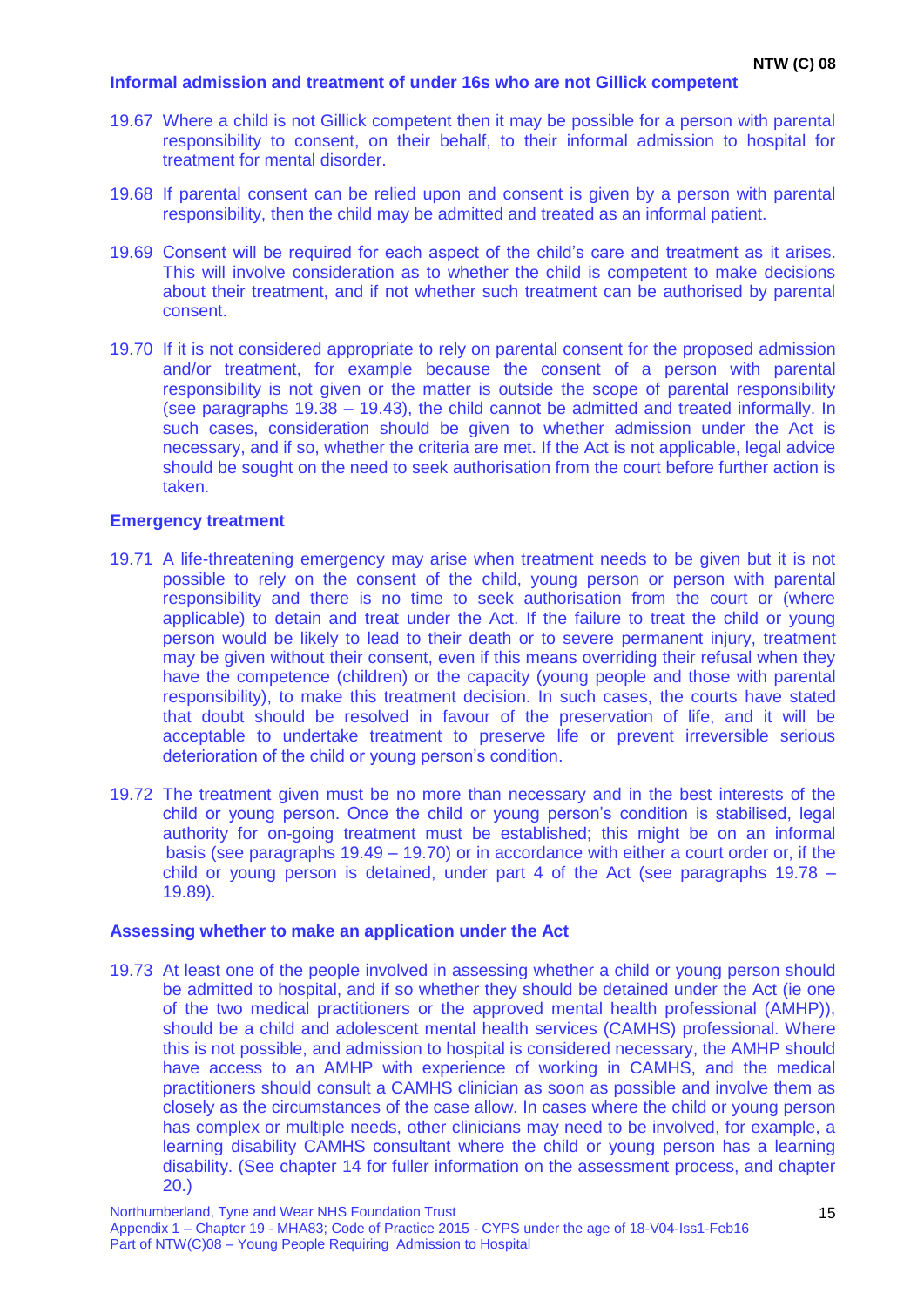19.74 As part of their role in setting up an assessment (see paragraphs 14.49 – 14.56) AMHPs should consider whether to inform the relevant local authority children's services that an assessment is being arranged and request that any relevant information about the child or young person is provided prior to the assessment. The AMHP should consider with children's services whether a representative from children's services should attend the assessment. The AMHP should employ their best efforts to identify those who have parental responsibility, and who would be the nearest relative (see chapter 5).

#### **Information to under 18s detained**

- 19.75 Chapter 4 provides guidance on the provision of information to people detained under the Act and chapter 6 provides guidance on the role of independent mental health advocates. Both these chapters apply to children and young people.
- 19.76 Hospital managers should ensure that staff providing children and young people with information about their rights in accordance with section 132 of the Act have sufficient knowledge and experience to be able to provide information to children and young people and determine whether the information has been understood. Written information must always be made available. Such information should be age appropriate and include an explanation about when they have the right to see an independent mental health advocate (IMHA) under the Act and an explanation of how one can be made available.
- 19.77 IMHAs have an important role in ensuring that children and young people understand, and are able to exercise, their rights under the Act, such as applying to a Tribunal (see paragraph 19.107), and to the hospital managers for discharge from detention (see chapter 38 for further guidance). It is therefore essential that the IMHAs working in CAMHS (or providing assistance to under 18s who are admitted to adult psychiatric wards – see paragraph 19.94 below) have experience of working with children and young people and an understanding of children's services and relevant law and policy, as well as an in-depth knowledge of the Act.

#### **Treatments for under 18s regulated by the Act**

19.78 As with adults, treatment for mental disorder for under 18s is regulated by part 4 and part 4A of the Act. Chapters 24 and 25 provide general guidance and the following paragraphs highlight issues of relevance to children and young people under 18. Although in some cases the Act provides that treatment can be given to a child or young person without their consent, their consent should still be sought, wherever practicable. This will necessitate an assessment of the child's competence or young person's capacity to decide about the treatment proposed.

#### **Treatments requiring the patient's consent (section 57)**

19.79 Treatment covered by section 57 of the Act (primarily neurosurgery for mental disorder) cannot be given to a child or young person who does not personally consent to it, whether they are detained or not. These treatments cannot, therefore, be given to any young person or child who does not have the competence or capacity to consent, even if a person with parental responsibility consents. If such treatment is proposed in respect of a child or young person who has the competence or capacity to consent (such cases are likely to be rare), the requirements set out under section 57 of the Act must be met before the treatment can be given and these are explained in chapter 25 (paragraphs 25.7 – 25.10). The child or young person is eligible for help from an IMHA and must be informed of this right.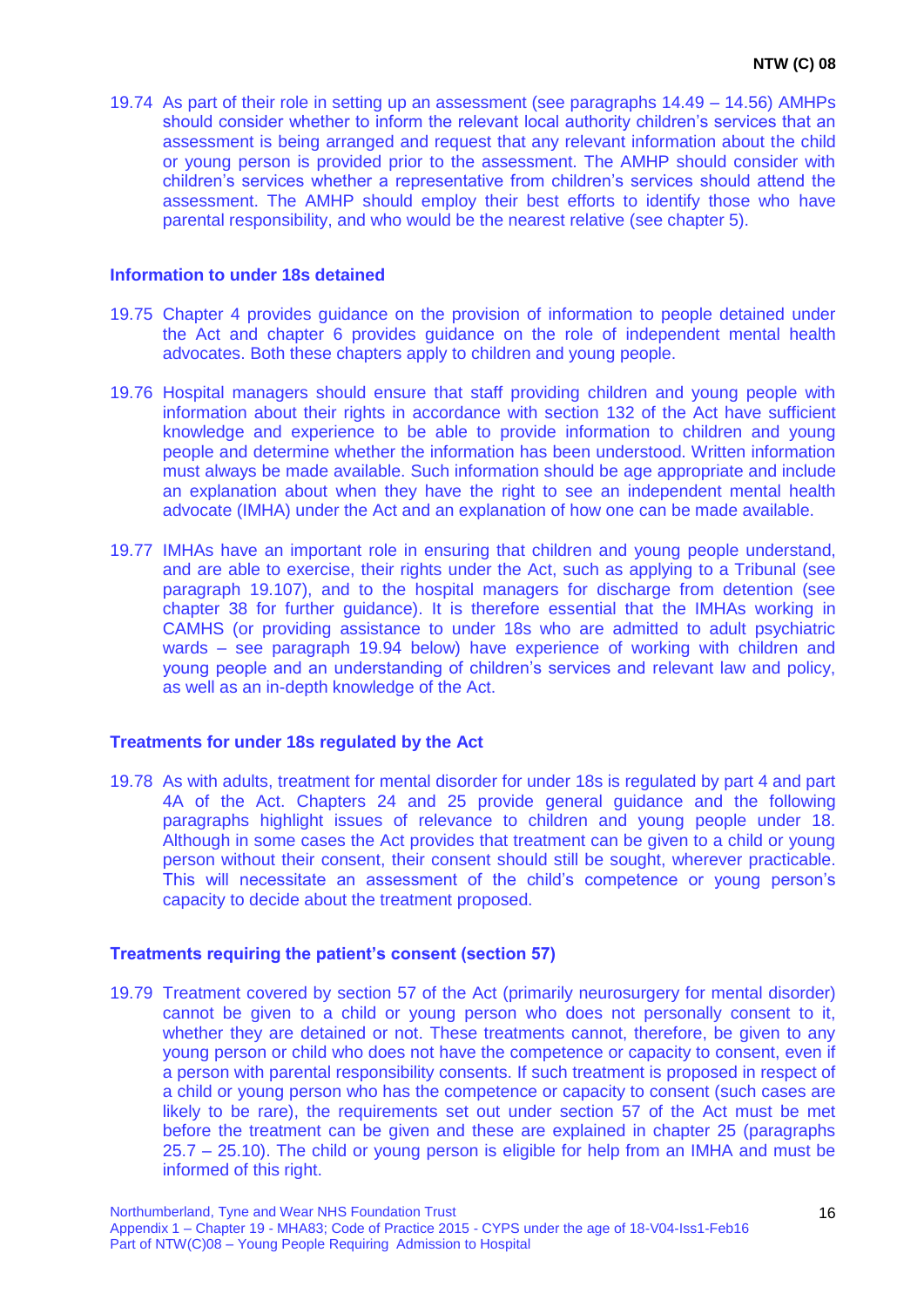# **Electro-convulsive therapy (ECT) (section 58A)**

- 19.80 The Act provides specific safeguards in relation to ECT for patients who are under 18.
- 19.81 As with adults, children and young people who are detained under the Act cannot be given ECT without their consent, if they are capable of consenting to the treatment, unless it is emergency treatment (see section 62 of the Act ('emergency treatment'). If they are not capable of consenting, or if it is emergency treatment, they may be given ECT without their consent in accordance with the rules described in chapter 25.
- 19.82 Children and young people on a community treatment order (CTO) who are competent (children) or who have capacity (young people) to make such treatment decisions cannot be given ECT without their consent, even in emergencies. If they are recalled to hospital ECT can be given in accordance with the treatment provisions under part 4 of the Act. Part 4A sets out the circumstances in which children who are not competent, and young people who lack capacity, to consent can be given treatment, including ECT when on a CTO. Part 4A is explained in chapter 25.
- 19.83 Whether or not they are detained under the Act, except where emergency treatment is given under section 62 of the Act, no child or young person under the age of 18 can be given ECT without the approval of a second opinion appointed doctor (SOAD). This means:
	- for children and young people who are 'capable of understanding the nature, purpose and likely effects' of ECT and consent to it, the SOAD must certify, in writing, that the child or young person is capable of consenting, they have consented to ECT, and it is appropriate for ECT to be given, and
	- for children and young people who are not capable of consenting to ECT, the SOAD must certify that the child or young person is not capable of understanding the nature, purpose and likely effects of ECT, but it is appropriate for ECT to be given. In addition, in relation to a young person who lacks capacity to consent to ECT, the SOAD must certify that giving the treatment would not conflict with a decision made by a deputy appointed by the Court of Protection, or the Court of Protection
- 19.84 The legal authority to give ECT to children and young people who are neither detained under the Act, nor subject to a CTO and who lack the capacity (young people) or the competence (children) to consent to ECT will need to be clarified. (The approval of a SOAD is not in itself sufficient authorisation for ECT to be given.) This means that in the case of young people who lack capacity, the MCA could provide the necessary authority to give ECT, so long as this would not involve a deprivation of liberty.
- 19.85 Although the Act does not prevent a person with parental responsibility from consenting to ECT on behalf of a child who lacks competence, or young person who lacks capacity, to consent and who is neither detained under the Act nor a patient subject to a CTO, careful consideration should be given as to whether to rely on parental consent. This is because although there is no case law at present directly on this point, given the nature and invasiveness of ECT, it may lie outside the types of decision that parents can make on behalf of their child. The factors to consider whether it is possible to rely on parental consent are set out in paragraph 19.41 above.
- 19.86 In cases where ECT cannot be given on the basis of either the child or young person's consent, or parental consent, or the MCA, consideration should be given to whether the child or young person should be admitted under the Act for ECT, if the criteria are met (or recalled to hospital, in case of a community patient).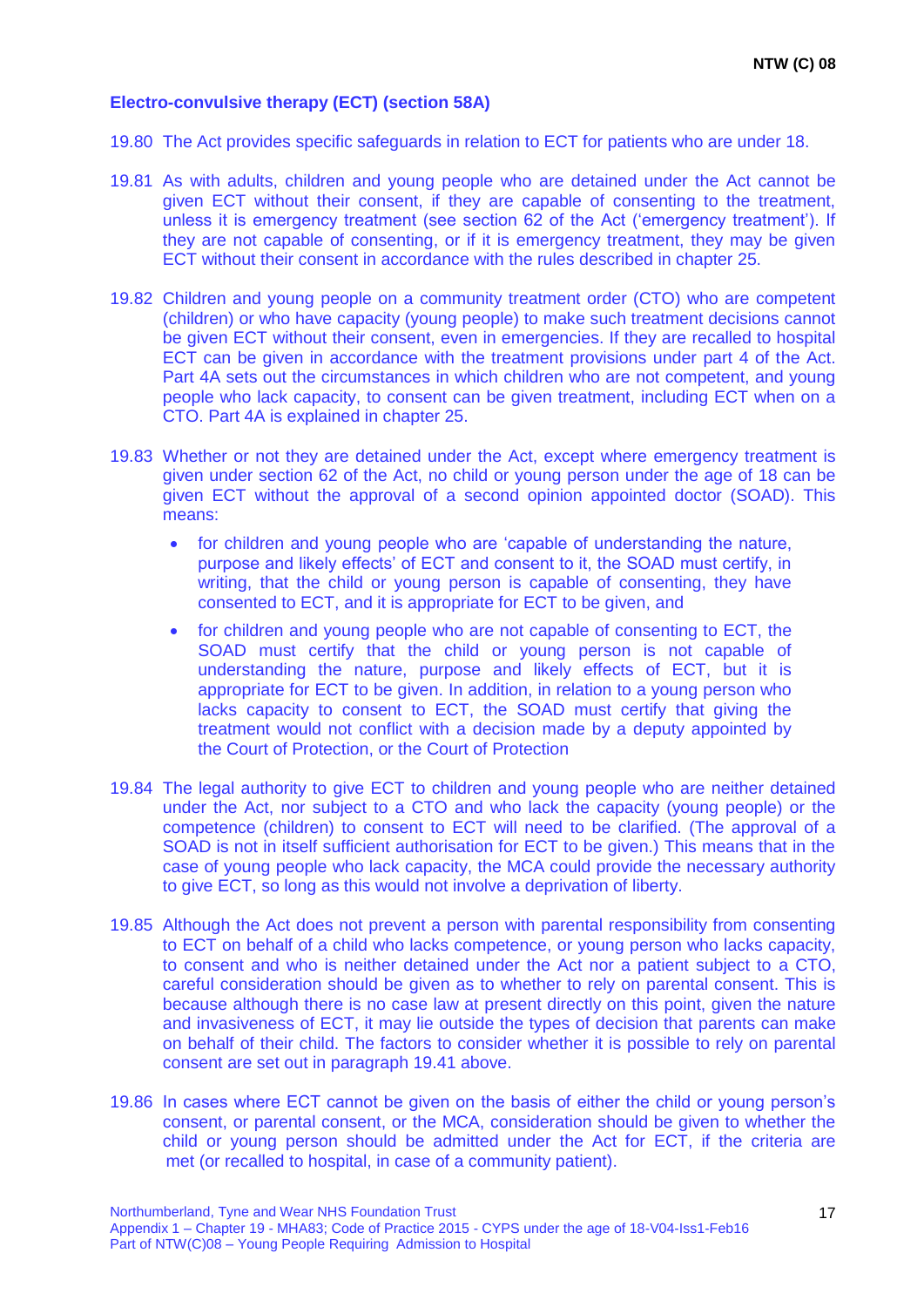- 19.87 In cases where the Act is not applicable, court authorisation should be sought. Although the application to the court should be made before a SOAD is asked to approve the treatment the views of a SOAD should be sought before making the application as the court is likely to wish to consider a SOAD's opinion before determining whether to authorise ECT. In practice, the issues the court is likely to address will mirror those that the SOAD is required to consider.
- 19.88 All children and young people, whether or not they are detained under the Act, are eligible for help from IMHAs if ECT is proposed and must be informed of this right.

#### **Other treatments under the Act in respect of patients who are liable to be detained and CTO patients who have been recalled**

19.89 Part 4 of the Act sets out when people of all ages who are liable to be detained, or have been recalled to hospital from a CTO, can be given other types of treatment for mental disorder (see chapters 24 and 25).

#### **Age-appropriate services**

- 19.90 Section 131A of the Act says that children and young people admitted to hospital for the treatment of mental disorder should be accommodated in an environment that is suitable for their age (subject to their needs). This duty applies to the admission of all under 18s, whether or not they are detained under the Act and includes children and young people who are subject to a CTO, who are recalled to hospital, or who agree to informal admission.
- 19.91 This means that children and young people should have:
	- appropriate physical facilities
	- staff with the right training, skills and knowledge to understand and address their specific needs
	- a hospital routine that will allow their personal, social and educational development to continue as normally as possible, and
	- equal access to educational opportunities as their peers, in so far as that is consistent with their ability to make use of them, considering their mental state.
- 19.92 The duty requires hospital managers to ensure that the environment in the hospital is suitable. When determining the suitability of the environment, they must consult a person whom they consider to have knowledge or experience in working with children and young people receiving in-patient mental healthcare and who are able to make this assessment (this will usually be a CAMHS professional). The duty applies to all in-patient mental health services, including highly specialised services such as eating disorder units, and learning disability services.
- 19.93 The Care Quality Commission (CQC) must be notified without delay if an under 18-year old is placed on an adult psychiatric ward for longer than a continuous period of 48 hours.19 Section 140 of the Act requires clinical commissioning groups to notify local authorities in their area of the hospitals that are designed to be specifically suitable for patients under the age of 18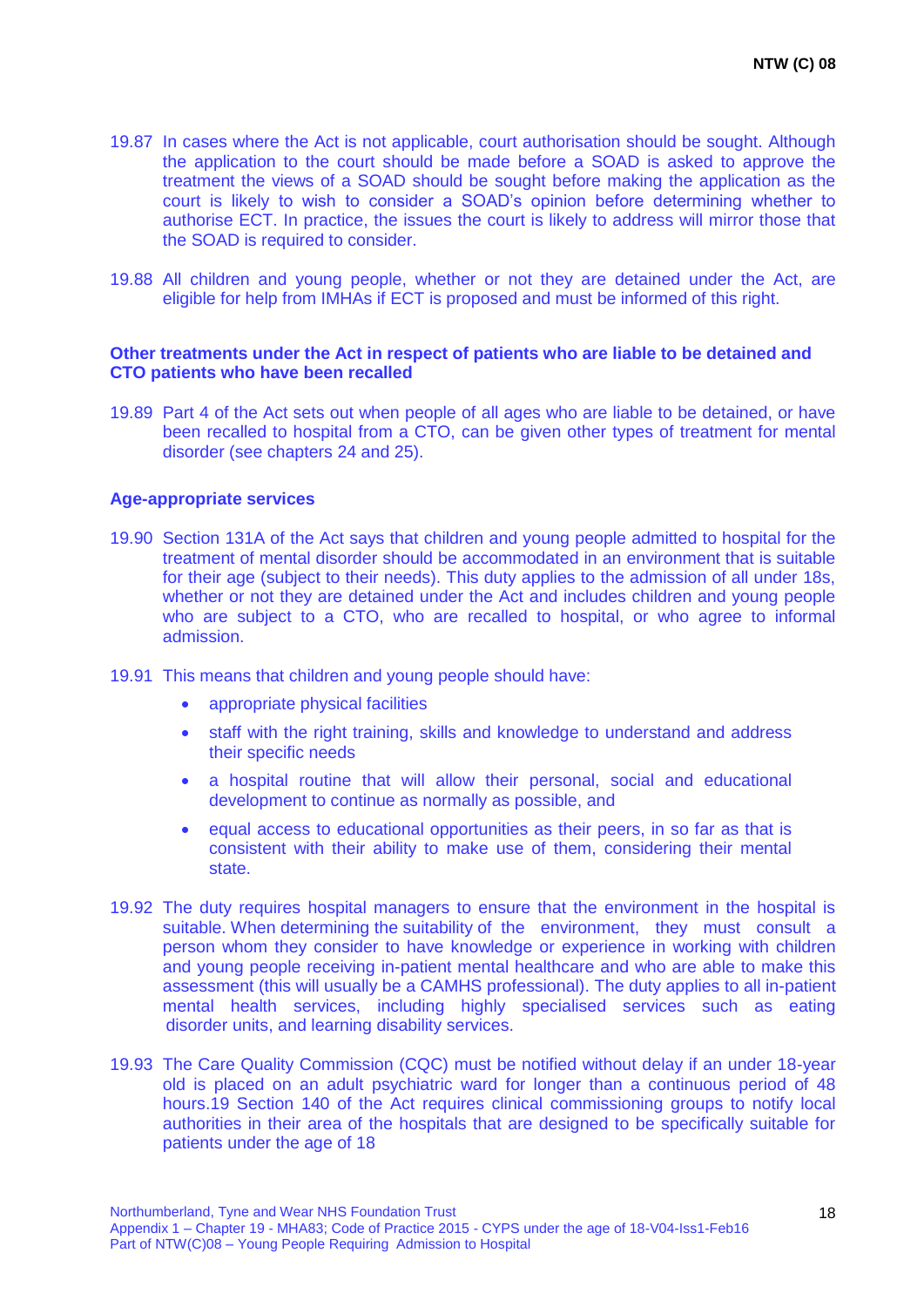- 19.94 Section 131A does not prohibit all admissions of individuals aged under 18 to adult wards. Such admissions are permissible only in exceptional circumstances, where this is considered to be the most suitable place for an under 18 year old. These exceptional circumstances generally fall into two distinct categories, referred to in this guidance as 'emergency situations' and 'atypical cases' (see paragraphs 19.98 – 19.101).
- 19.95 In all cases, to be lawful, the admission of a person aged under 18 to an adult ward must be suitable for that particular individual at the time that the admission is being considered.
- 19.96 In all cases where an under 18 year old is admitted to an adult ward, the reasons for the admission should be recorded, including an explanation as to why this is considered to be suitable having regard to their age and why other options were not available and/or suitable. Details of whether action will be necessary to rectify the situation, and what action taken by whom, and when, should also be recorded.
- 19.97 In the case of children aged under 16, it is Government policy that they should not be admitted to an adult ward. If this occurs or if the child is treated in any other inappropriate setting due to lack of appropriate CAMHS beds, the commissioner of the CAMHS inpatient services should be notified. The commissioner should report it as a serious incident and investigate it in accordance with the NHS Serious Incident Framework.
- 19.98 In a small number of cases the child or young person's need to be accommodated in a safe environment could, in the short term, take precedence over the suitability of that environment for their age (referred to as an 'emergency situation'). Such situations will arise where the child or young person needs to be admitted urgently to hospital and accordingly waiting for a bed to become available on a CAMHS unit is not considered to be an acceptable option. An 'emergency situation' should be a rare and unusual case. It is not unusual for children or young people to require unplanned admissions and accordingly local policies should be in place to ensure that such admissions are to age appropriate environments.
- 19.99 There is a clear difference between what is a suitable environment for a child or young person in an emergency situation, and what is a suitable environment for a child or young person on a longer-term basis. In an emergency, such as when the patient is in crisis, the first imperative is to ensure that the child or young person is in a safe environment. Once the initial emergency situation is over, hospital managers must ensure that action is taken to transfer the child or young person to more appropriate accommodation unless they have determined that the adult ward is the most appropriate environment for the child or young person. In determining whether the environment is suitable beyond the initial crisis, in addition to the appropriateness of the mental healthcare that can be provided on the adult ward, the hospital managers would need to consider issues such as whether the child or young person can mix with individuals of their own age, can receive visitors of all ages, and has access to education.
- 19.100 An 'atypical case' describes a situation where those arranging a young person's admission conclude that the best option for that young person is to be admitted to an adult ward even if a CAMHS bed were available. While likely to be rare, such cases may arise from time to time when the young person is very close to their 18th birthday and placing them on a CAMHS ward for a matter of weeks or days before transferring them to an adult ward would be counter-therapeutic and:
	- the young person may express a preference to be on an adult ward, such as when they are under the care of the early intervention psychosis (EIP) team which has beds on an adult ward. The young person may prefer to have continuity of care from the EIP team rather than be admitted to a unit with different clinicians, or,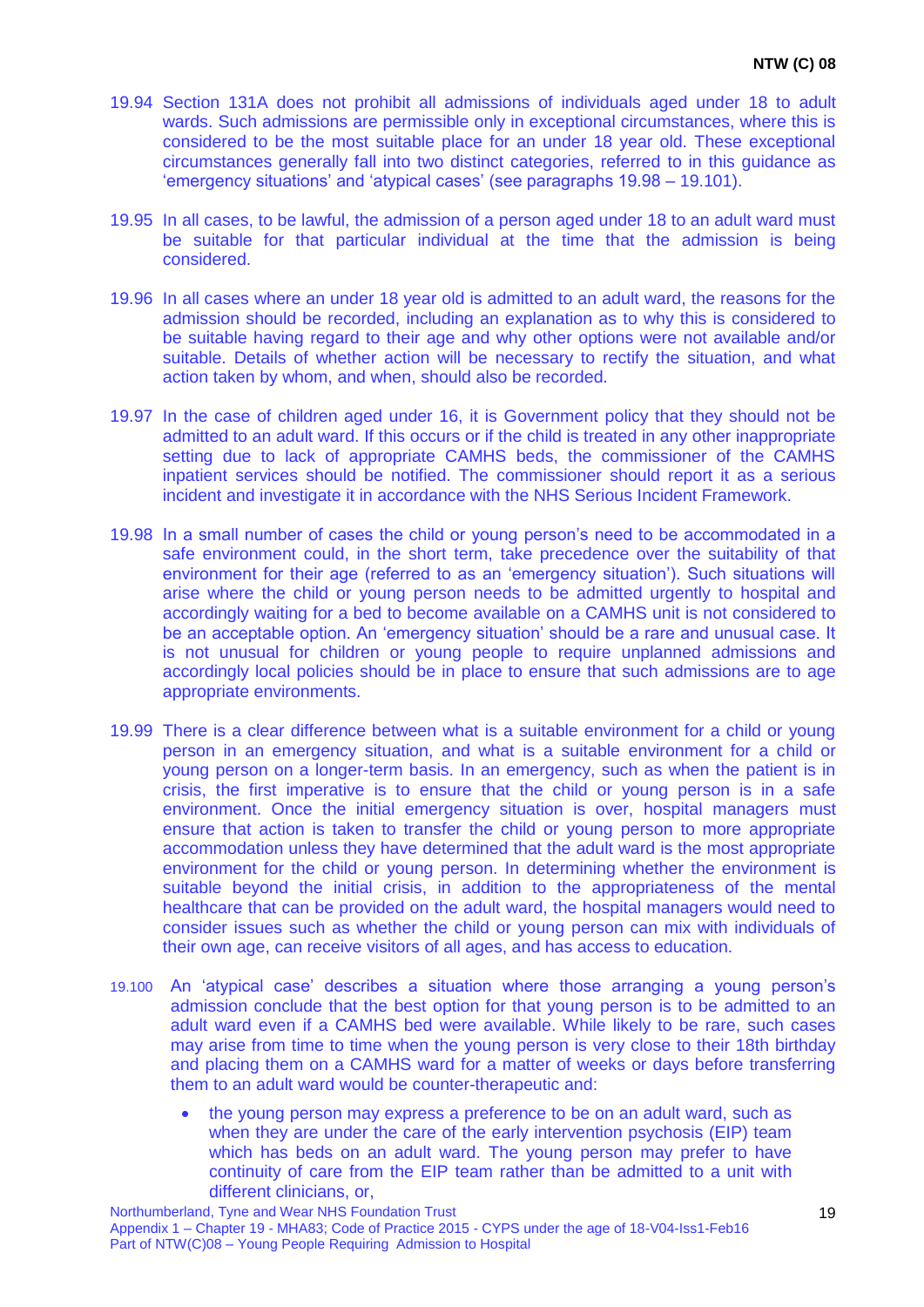- if a young mother requires admission for post-natal depression, admission to an adult mother and baby unit would allow the young mother to remain with her child, whereas admission to a CAMHS unit would not.
- 19.101 Where, whether owing to an emergency or because the admission is an 'atypical' case, it is considered appropriate for the child or young person to be admitted to an adult ward, it will still be necessary to ensure that appropriate steps have been taken to safeguard the young person. Discrete accommodation in an adult ward, with facilities, security and staffing appropriate to the needs of that young person, might provide the most satisfactory solution; for example, young female patients should be placed in single sex accommodation. Wherever possible all those involved in the care and treatment of children and young people should be CAMHS specialists. Anyone who looks after them must always have enhanced disclosure clearance from the disclosure and barring service (DBS), including a barred list check, and that clearance must be kept up-to-date.
- 19.102 Where the placement of a child or young person on a CAMHS unit might have a detrimental effect on the other children and young people, hospital managers need to ensure that the interests of other patients are protected. However, the needs of other children and young people should not override the need to provide accommodation in an environment that is suitable for the patient's age (subject to their needs) for an individual patient aged under 18. This means that the detrimental impact on other young patients is not an acceptable reason for transferring a child or young person to an adult ward.
- 19.103 Children and young people aged under 18 should also have access to age-appropriate leisure activities and facilities for visits from parents, guardians, siblings, or carers.
- 19.104 Section 131A of the Act applies to under 18s who are detained in hospital, as a place of safety under sections 135 or 136 of the Act, but not to other places of safety. People under 18 may be admitted to adult hospital facilities in 'emergency situations'. A child or young person may be detained in a place of safety that is not specifically designated for under 18s if this is assessed to be a suitable environment for the child or young person at that time, given the particular circumstances. If, subsequently, the child or young person is assessed as requiring admission to hospital, the admission must be to an age-appropriate (and otherwise suitable) environment and this should be arranged as soon as possible. Section 131A should never be relied upon as a reason for detaining a child or young person under the age of 18 in a police cell rather than a hospital. The safety of the child or young person should always be central to the decision-making process.

#### **Under 18s detention in a place of safety**

19.105 As chapter 16 states, the process for identifying the most appropriate place of safety to which a particular person is to be removed should be clearly outlined in the local place of safety policy. This applies to children and young people as much as adults. Unless there are specific arrangements in place with CAMHS, the healthcare setting identified by local policies as the place of safety should be used, and the fact that this is attached to an adult ward should not preclude its use for this purpose. In addition, the policies should make clear that a person under 18 should not be removed to a police station as a place of safety unless there are exceptional circumstances, and clear reasons (which should be recorded according to the local policy and shared with relevant local authority children's services), why this is the most appropriate place in which to safeguard that child or young person (see paragraphs 16.43 – 16.52).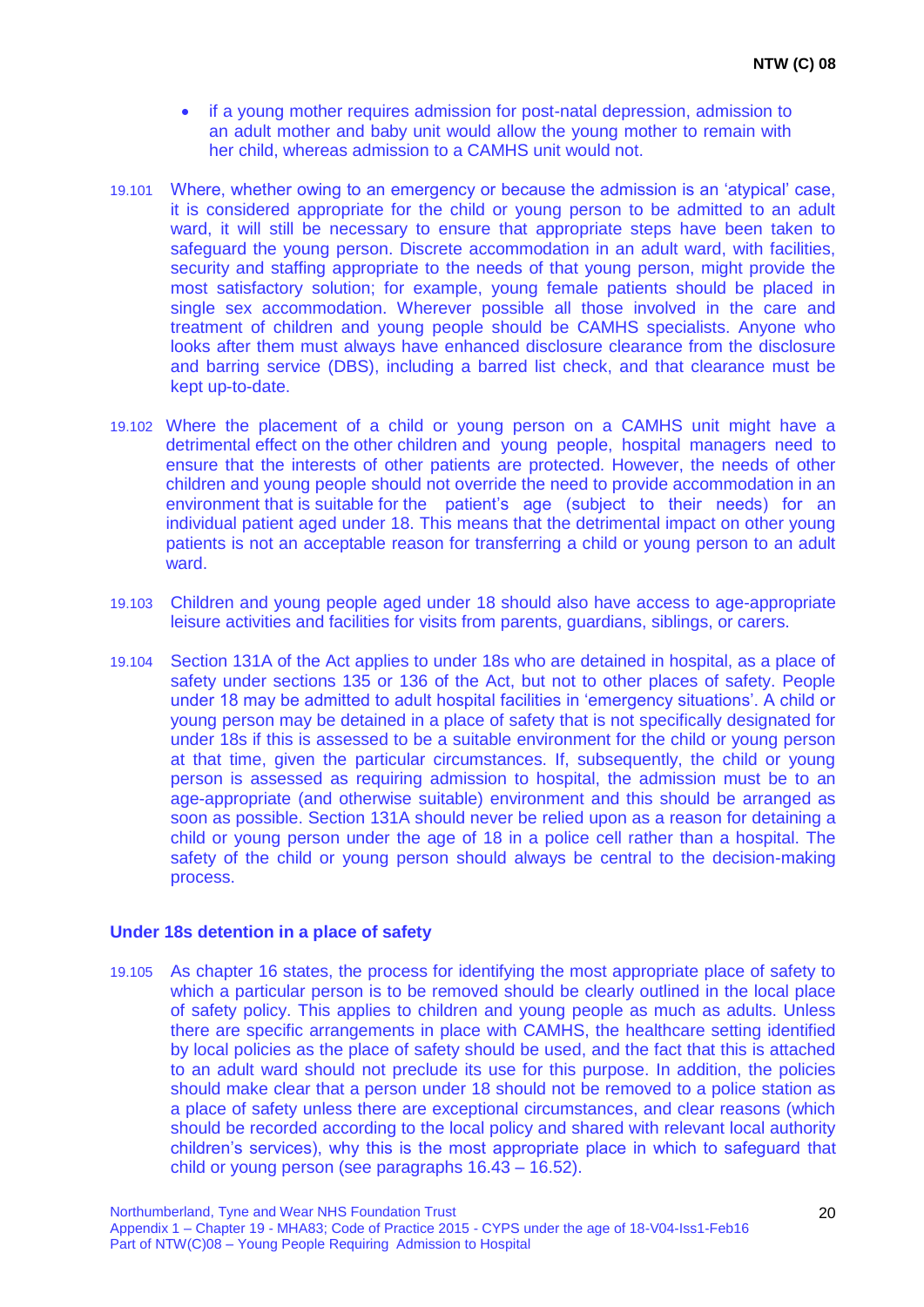#### **The responsible clinician and others caring for and treating under 18s**

19.106 Wherever possible, those responsible for the care and treatment of children and young people should be CAMHS specialists. Chapter 36 provides guidance in relation to identifying responsible clinicians. In the exceptional cases where a young person is admitted to an adult psychiatric ward, the hospital managers should ensure that the clinical staff have regular access to, and make use of, a CAMHS specialist for advice and consultation.

# **193 The Tribunal**

- 19.107 Children and young people who are detained under the Act have the same rights as other patients to apply to the Tribunal (see chapter 12). It is important that children and young people are informed of their right to apply to the Tribunal and are assisted in obtaining legal representation at an early stage. IMHAs have an important role in ensuring that children and young people understand, and are able to exercise, their rights under the Act. The IMHA's help in relation to applications to Tribunal will be particularly important, such as helping the child or young person contact a lawyer and understanding the role of the Tribunal, and what to expect at the Tribunal hearing.
- 19.108 A CAMHS panel of the Tribunal has been established so that, wherever possible, at least one member of the panel considering a child or young person's case will have experience of working with under 18s.
- 19.109 Professionals preparing social circumstances reports for the Tribunal must ensure that such reports include any information required in the Tribunal's Practice Directions.20
- 19.110 Hospital managers should ensure that systems are in place to identify cases requiring referral to a Tribunal in accordance with section 68 of the Act. They have a duty to refer patients to the Tribunal under section 68(6) of the Act after a one-year period without a Tribunal hearing in relation to under 18s. Hospital managers should also consider asking that the Secretary of State refers a child or young person's case to a Tribunal under section 67 of the Act in cases where that child or young person is unable to have their case considered speedily by the Tribunal (see paragraphs 37.44 – 37.46).

#### **After-care**

- 19.111 Prior to their discharge from hospital all children and young people should have an assessment of their needs, on which a care plan for their after-care is based. Guidance on the duty to provide after-care under section 117 of the Act, is set out in chapter 33. Such guidance is applicable to individuals of all ages, but in relation to children and young people additional factors will need to be considered. This may include ensuring that the after-care integrates with any existing provision made for looked after children and those with special educational needs or disabilities, as well as safeguarding vulnerable children. Whether or not section 117 of the Act applies, a child or young person who has been admitted to hospital for assessment and/or treatment of their mental disorder may be 'a child in need' for the purpose of section 17 of the Children Act 1989. See also paragraph 19.118 below in relation to children and young people with special educational needs.
- 19.112 For information about after-care payments, see chapter 33 for relevant details covering children and young people.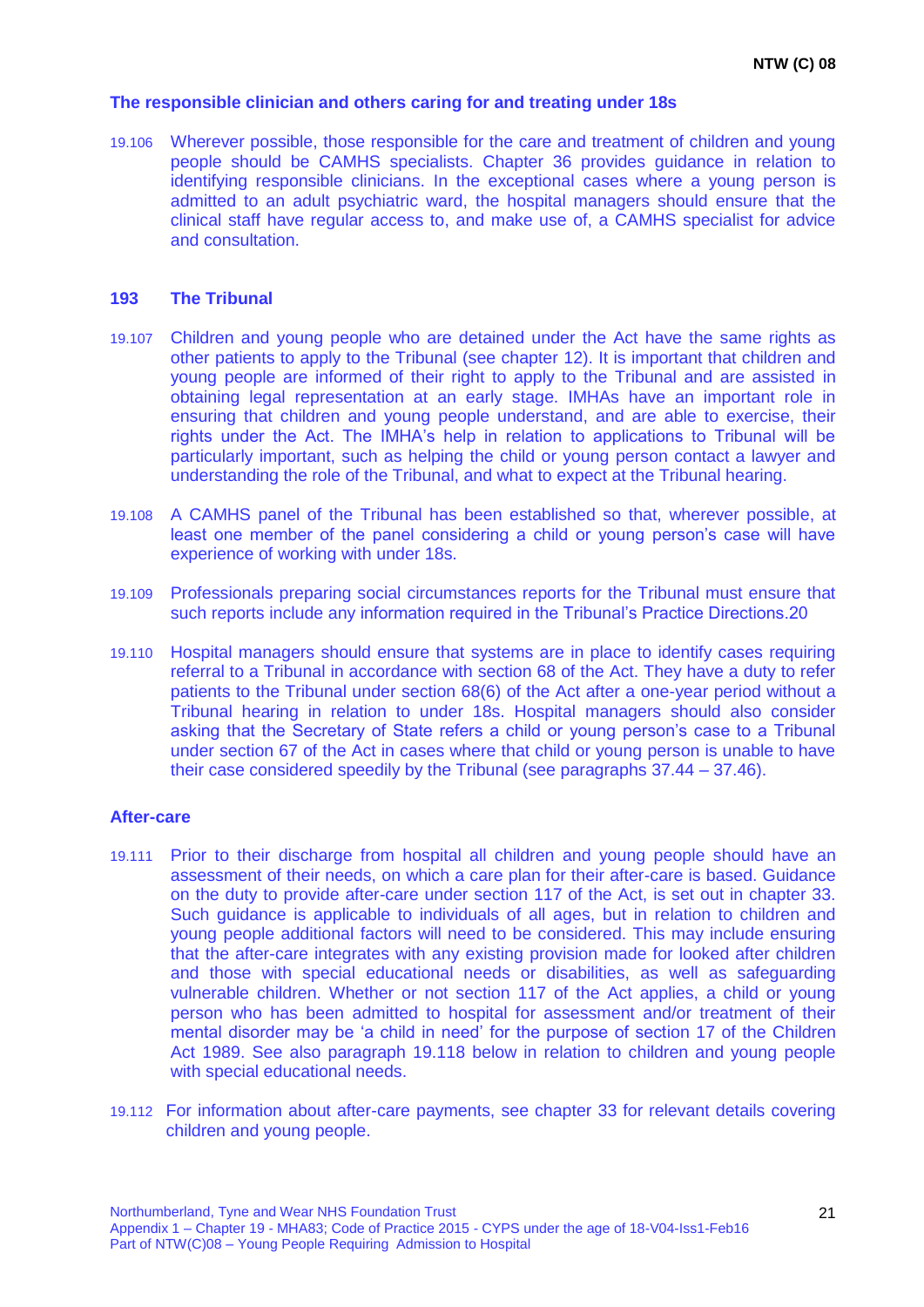#### **Community treatment order (CTO) and guardianship**

- 19.113 There is no lower age limit for a CTO. The number of children and young people whose clinical and family circumstances make them suitable to move from being detained to being a community patient is likely to be small, but it should be used where appropriate (see chapters 29 and 31).
- 19.114 Parents (or other people with parental responsibility) cannot consent (or refuse consent) to treatment for mental disorder on a child or young person's behalf while the child or young person is on a CTO. If community patients under the age of 18 are living with one or both parents, the responsible clinician should consult with the parent(s) about the particular treatment (subject to the normal considerations of patient confidentiality). This dialogue should continue throughout the period of the CTO. If a parent is unhappy with the particular treatment or conditions attached to the CTO, and the child is not competent to consent (or young person lacks capacity to consent), a review by the child or young person's team should take place. This will be to consider whether the treatment and care plan, and CTO in general, are still appropriate for them.
- 19.115 The powers of guardianship under the Act apply to individuals aged 16 and over and may be appropriate for young people aged 16 and 17 (see chapter 30).

# **Education**

- 19.116 Local authorities must make arrangements to provide suitable education for all children of compulsory school age. Suitable education means education suitable to their age, ability and aptitude and to any special educational needs (SEN) they may have. This education must be full-time, unless the local authority determines that, for reasons relating to the physical or mental health of the child, a reduced level of education would be in the child's best interests. Children and young people admitted to hospital under the Act should have access to education that is on a par with that of mainstream provision, including appropriate support for those with SEN. Practitioners and local authorities should work together to minimise any disruption to education, and in order to ensure that local authorities can meet their duty to provide suitable education, when a child or young person is admitted under the Act, they should be notified as soon as possible, ideally in advance of the placement. The duty on local authorities to ensure suitable education also applies when a child or young person is receiving treatment in an area where they are not normally resident.
- 19.117 Young people over the school leaving age should also be encouraged to continue learning. Under Raising the Participation Age legislation (part of the Education and Skills Act 2008),21 local authorities have duties to promote effective participation in education or training for 16 and 17 year olds including those admitted to hospital.
- 19.118 When a child or young person with a statement SEN, a learning difficulty assessment (LDA) or an education, health and care plan (EHC plan) is admitted to hospital under the Act the local authority who maintains the plan should be informed, so that they can ensure that educational support continues to be provided. If necessary, the plan may be reviewed and amended to ensure targets and provisions remain appropriate. The local authority should also be involved in creating the discharge plan, so that the statement, LDA or EHC plan is revised as necessary to continue to reflect the child or young people educational, health and social care needs.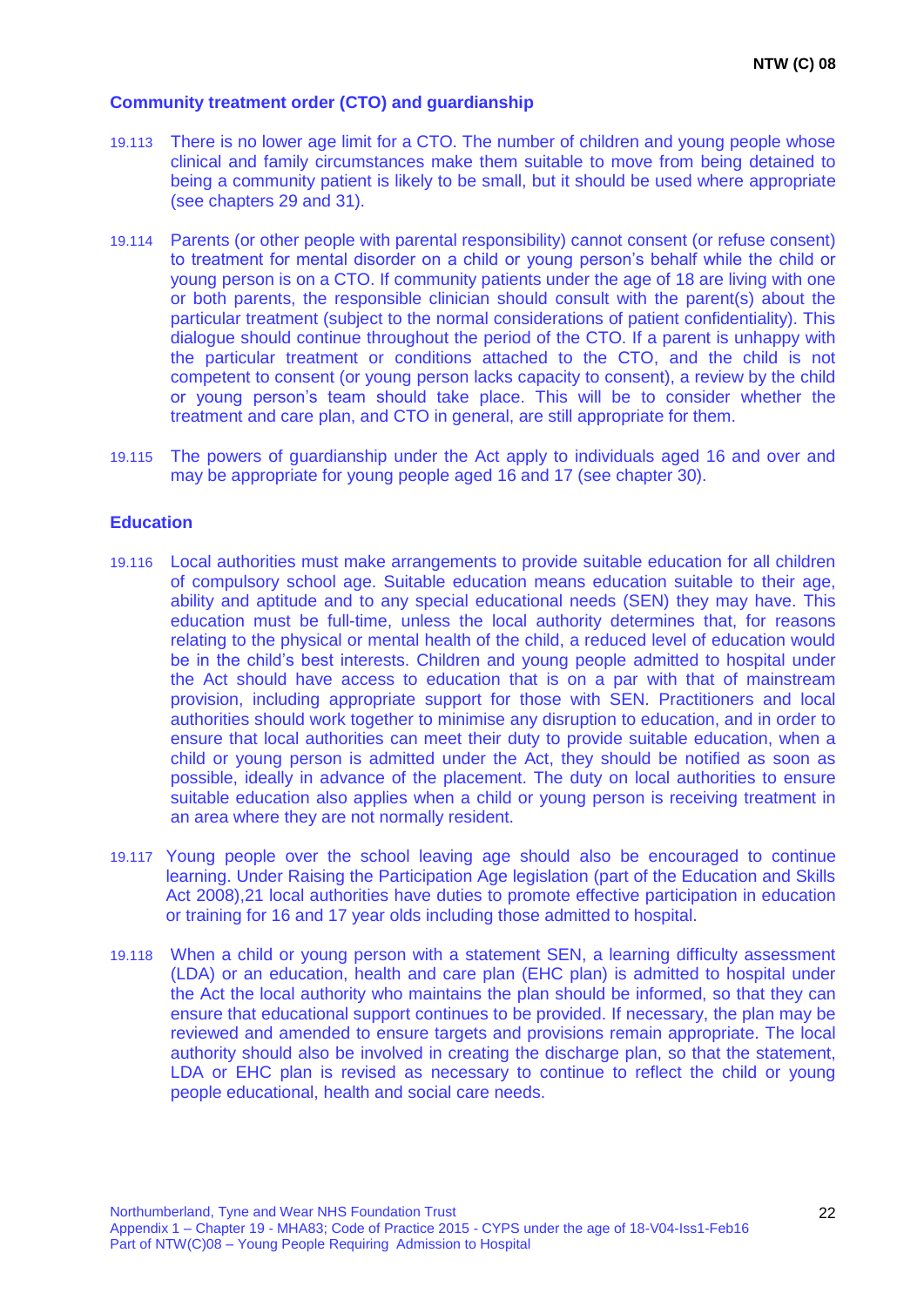# **Transition from CAMHS**

- 19.119 Young people's transition from CAMHS requires careful planning, which should start at least six months before the young person is due to leave CAMHS. The planning process should ensure the full involvement of the child or young person and (subject to issues of confidentiality) those who will be involved in their care, including those with parental responsibility. The young person should be listened to and helped to improve their self-sufficiency; they should be provided with appropriate and accessible information so they can exercise choice effectively and participate in decisions about which adult and other services they receive.
- 19.120 Where a young person has an EHC plan that includes agreed provision to support mental health then health commissioners must put arrangements in place to secure that provision. Commissioners should be aware that where appropriate, local authorities may maintain EHC plans up to the age of 25.

# **Duties of local authorities in relation to children and young people in hospital**

- 19.121 Local authorities should ensure that they arrange for visits to be made to:
	- children and young people looked after by them who are in hospital, whether or not they are under a care order, and
	- children and young people accommodated or intended to be accommodated for three months or more by NHS-funded providers. Such visits must be undertaken in accordance with the relevant regulations.22
- 19.122 Local authorities should consider whether it would be appropriate to provide financial support to enable families to visit children and young people placed in hospital, taking into account their duties to promote contact between children and young people and their families. Such duties arise when children and young people are being looked after by local authorities as well as when they are accommodated in hospital for three months or more. The provision of financial support to cover the travel costs of visiting might be essential for some families on low incomes, especially if their child has been placed out of area (see paragraphs 8A and 16 of schedule 2 of the Children Act 1989).
- 19.123 Section 116 of the Act also places duties on local authorities in respect of children and young people in their care by virtue of a care order and who are admitted to a hospital, independent hospital or care home in England and Wales. In such cases, local authorities are required to arrange for the child or young person to be visited and to take such other steps in relation to the child or young person while they are in a hospital, independent hospital or care home as would be expected to be taken by their parent(s).
- 19.123 Local authorities are under a duty in the Children Act 1989 to:
	- promote contact between children and young people who are children in need, or looked after children, and their families, if they live away from home, and to help them get back together (paragraphs 10 and 15 of Schedule 2 to the Children Act 1989), and
	- arrange for people (independent visitors) to visit, advise and befriend children and young people looked after by the authority wherever they are, if they have not been regularly visited by their parents (paragraph 17 of Schedule 2 to the Children Act 1989).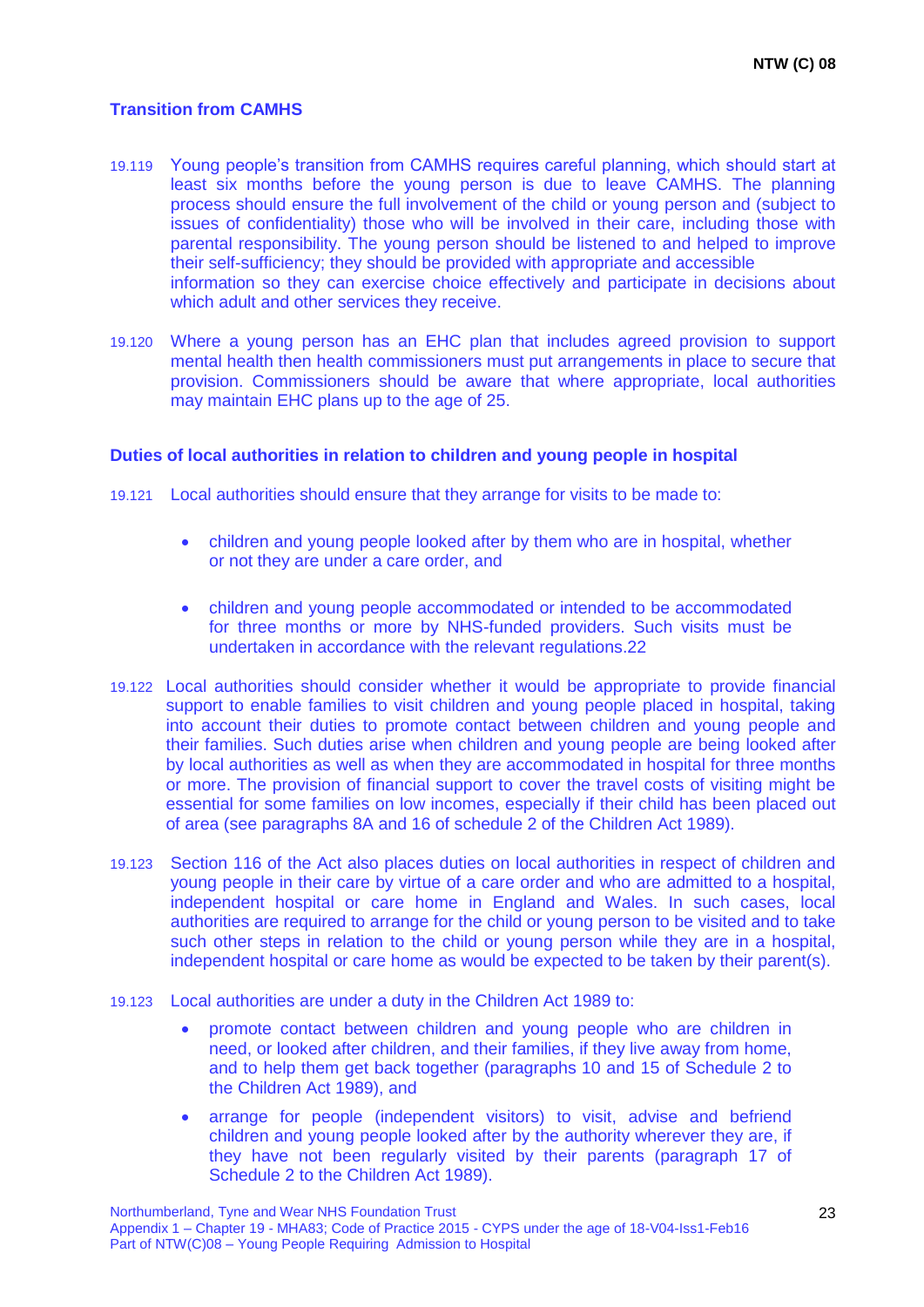- 19.125 Local authorities should be alerted if the whereabouts of the person with parental responsibility is not known or if that person has not visited the child or young person for a significant period of time. When alerted to this situation the local authority should consider whether visits should be arranged.
- 19.126 Hospital managers should set up systems to ensure that directors of children's services are notified of cases in which their duty to visit and consider the welfare of children and young people in hospital arises

# **Related material**

- Children Act 1989 and guidance: https://www.gov.uk/government/publications/childrenact-1989-court-orders--2
- Information Sharing: guidance for practitioners and managers. HM Government 2008. https://www.gov.uk/government/publications/information-sharing-for-practitioners-andmanagers
- NHS Confidentiality Code of Practice. Department of Health. 2003. https://www.gov.uk/government/publications/confidentiality-nhs-code-of-practice
- Working Together to Safeguard Children: a guide to inter-agency working to safeguard and promote the welfare of children. Department for Education. 2013. https://www.gov.uk/government/publications/working-together-to-safeguard-children
- Disclosure Barring Service checks: https://www.gov.uk/disclosure-barring-service-check

This material does not form part of the Code. It is provided for assistance only.

# **Notes to flowcharts**

19.127 The following flowcharts are for assistance only and do not form part of the Code. They summarise the issues that practitioners will need to consider when determining the legal authority to admit and/or treat a child (under 16s) or young person (16 or 17 year olds). They should be read in conjunction with this chapter. The additional notes should be read with the corresponding boxes in the flow chart. The numbers in brackets refer to paragraphs of the Code. Annex D provides a written description of figures 7-9.

# **Examples**

The following examples should be read in conjunction with the above text and the preceding flowcharts.

# **Example A**

 A 13 year old child is assessed as not being Gillick competent. The primary purpose of the intervention is to provide medical treatment for mental disorder. The child has been in hospital before and is happy to return there. However, neither of the parents (both of whom have parental responsibility) consents. Given that it is not possible to rely on the child's consent (the child is not Gillick competent) or parental consent (the parents do not consent and no other person has parental responsibility) the child cannot be admitted informally in accordance with section 131(1) of the Act. If the child meets the relevant criteria, the child could be admitted to hospital for assessment (section 2) or for treatment (section 3) under the Act. If the criteria for detention under the Act are not met, legal advice should be sought on the need to seek authorisation from the court before further action is taken